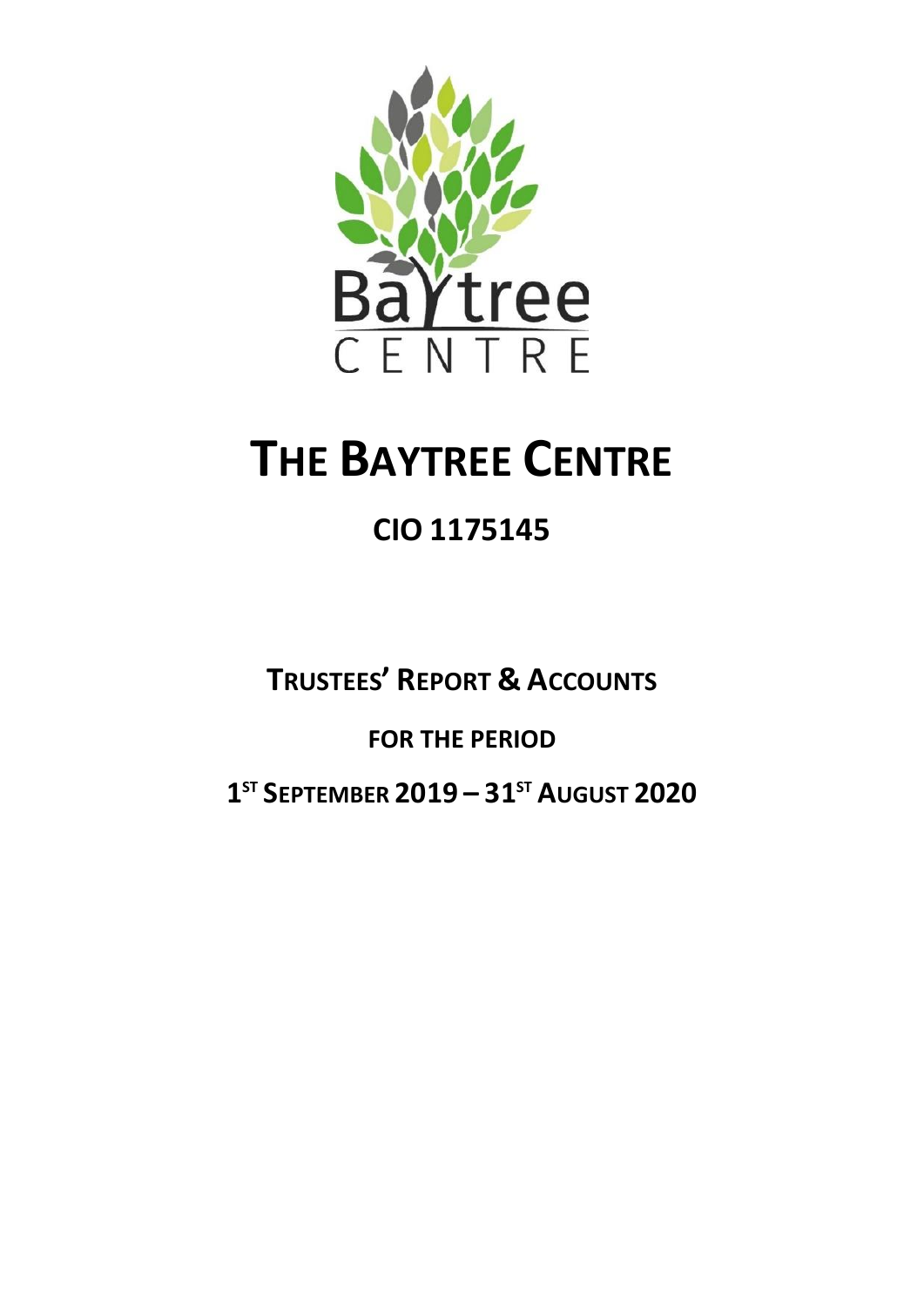#### LETTER FROM THE CHAIR

We started the 2019-2020 academic year full of hope and we remain full of hope as the year comes to a close.

It goes without saying that the impact of a global pandemic, social injustice voiced by the Black Lives Matter movement and funding cuts, have showcased the inequalities that are so persistent in London as well as throughout the United Kingdom. In Lambeth, our staff, volunteers, users and their families have experienced some of the most adverse fallouts. Baytree has continued to work with women and girls by adapting our delivery to support their needs through this critical time.

We have worked with 270 women and 250 girls in new ways. The pandemic and its consequences have pushed us to be innovative, flexible and quick to respond in new ways to existing needs and to meet emerging needs in whatever way we could. This has meant moving all our provision online from March to August, dedicating more one to one time to each of our usersto ensure the physical isolation brought on by the lockdown did not affect them in a negative way, employing staff to deal with new services needed, increased staff hours; increased staff training and tools, devising ways to keep our users safe online, and being very creative supporting women and girls despite social distancing.

Although our planned fundraising work was interrupted, we have been overwhelmed by the level of solidarity we received from volunteers who donated their skills and time. We would like to thank Anna Lacuzzi and Lamorna Short, who worked tirelessly with the Senior Management Team on a number of areas and are just two out of very many. We set up a Family Fund, in conjunction with our partner Wonder Foundation, to provide essential goods to women who have no recourse to public means and no resources to get their children to access to online schooling. We would like to thank Astrid Weston and many others who have donated generously. John Lewis surprised us with two very generous gifts, including tablets and electronic equipment which have been the foundational base for our lending library.

Partnership working, especially now, has been at the heart of our way to reaching out to more people by accessing more expert help locally. We want to thank our Building Young Brixton partners with whom we have supported over 1000 young people as well as PFA consortia that has afforded Baytree an opportunity to play a part in a much bigger story; making the lives of Lambeth residents and beyond a little more connected, and a lot better. At the European level, we have been part of two very exciting projects thanks to RED GLOW, supporting 1000 young girls across the EU and FATIMA supporting 250 migrant and refugee women also EU wide. We want to thank Wonder Foundation for their contribution to making these two projects happen and sharing their learnings.

I would like to thank our staff for their unwavering dedication and hard work. Their efforts ensure that Baytree remains relevant in providing solutions to support women and girls to attain social inclusion as well as better life chances through our educational activities.

I thank our funders for their support that allows Baytree to continue this important work. Despite the challenges we have faced in 2020, our take on it is one of hope. Challenges are unavoidable moments for us to come together, to be creative and to fuel our passion to keep supporting women and girls to become educated, employed, skilled and connected.

mey

Dorothea Eyewumi, Chair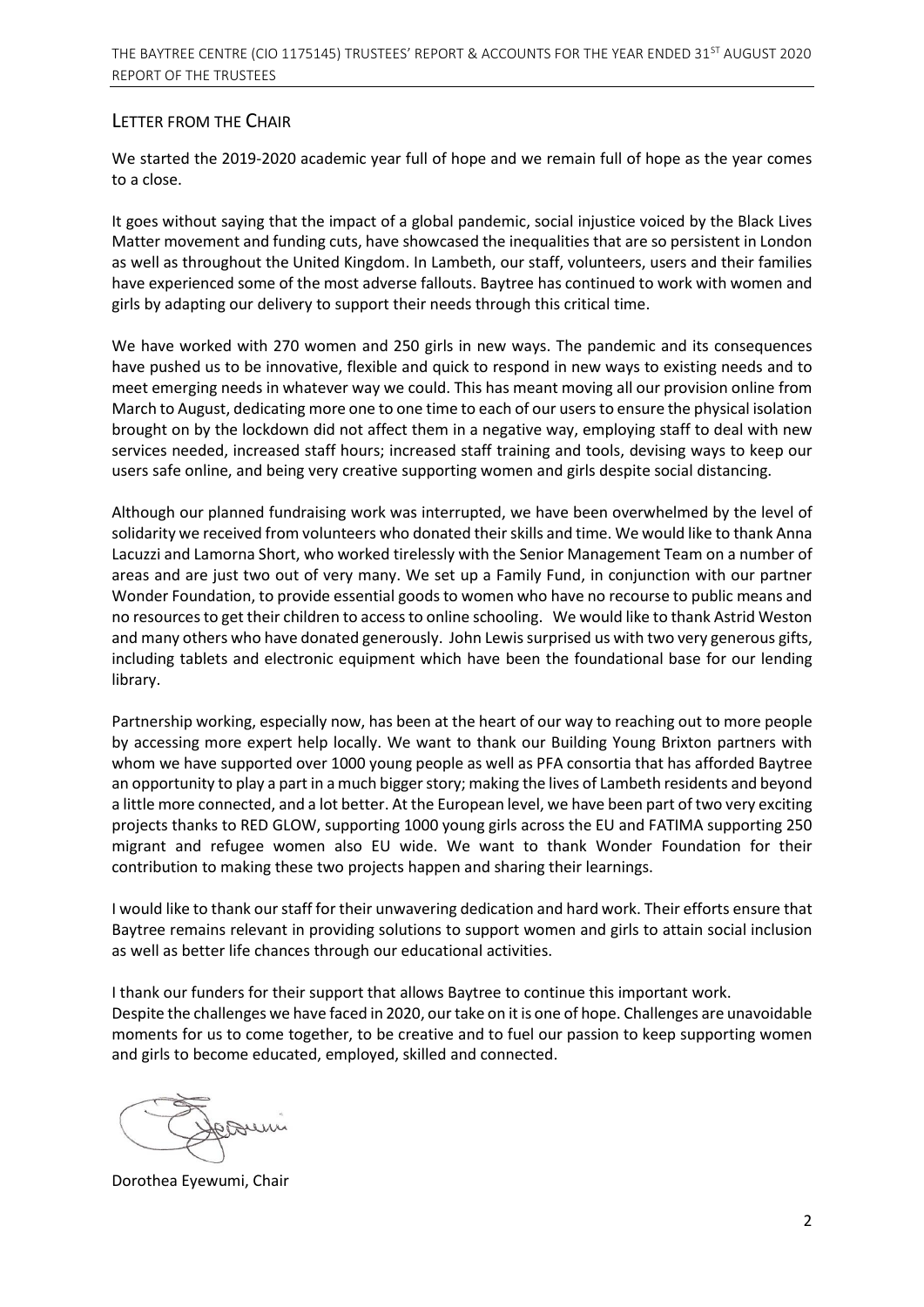The Trustees of The Baytree Centre present their report and financial statements for the period  $1<sup>st</sup>$ September 2019 to  $31<sup>st</sup>$  August 2020. The financial statements have been prepared based on the accounting policies set out in note 2 to the financial statements.

#### **OBJECTS**

As set out in our CIO registration The Baytree Centre provides educational programmes for women and girls facing deprivation, isolation and barriers to social inclusion and mobility.

#### **ACTIVITIES**

The Women's Service provides a range of services to women through the Social Mobility Programme and educational training.

The Youth Service provides a safe and supportive space for girls to develop academically and personally.

The Volunteer Service is essential to Baytree as with limited resources, volunteers deliver the majority of our activities whilst being supported by our staff.

In setting out our programme each year we have regard to the Charity Commission's general guidance on public benefit and the Advancement of Education for the public benefit. The trustees always ensure that the programmes we undertake are in line with our charitable objects. Our aim is that each individual beneficiary reaches their full potential.

#### HOW WE WORK

The Baytree Centre was founded over 25 years' ago as a project of a national educational charity, Dawliffe Hall Educational Foundation (DHEF) to respond to the local needs at the time of the Brixton Riots. We are now reporting on the third year as an independent charity and continue to respond to the needs of our beneficiaries.

The Baytree Centre is a women-only safe place, providing one-to-one mentoring and group integration programmes. Volunteers help us deliver regular activities as well as youth and women mentoring whilst fully supported by our staff. Working with our partners and finding new partners has enabled us to deliver the required support and opportunities.

There can be a number of barriers to inclusion, such as: lack of English language skills; lack of opportunities to learn in culturally appropriate settings; inability to access employment opportunities; poverty; poor housing; isolation; depression; racism and discrimination, abusive homes; family breakdown; and a lack of family support and structure. During the pandemic, inability to access online services became a bigger barrier and we were able to help with our lending library of phones and computers. Our programmes are developed to help our beneficiaries to overcome these barriers. Activities benefit the whole family, involving parents/carers in their children's education remains central to our mission.

The Baytree Centre's policies and procedures remain the framework within which it operates. They define what our organisation does and how we do it. We have a range of policies and procedures essential for the smooth running of our organisation, and full copies of all policies are available on request. We are committed to safeguarding our young people and vulnerable adults; equality and diversity; and health and safety. During the pandemic we needed to be innovative in the way we interact in supporting beneficiaries and at the same time protecting our staff and volunteers.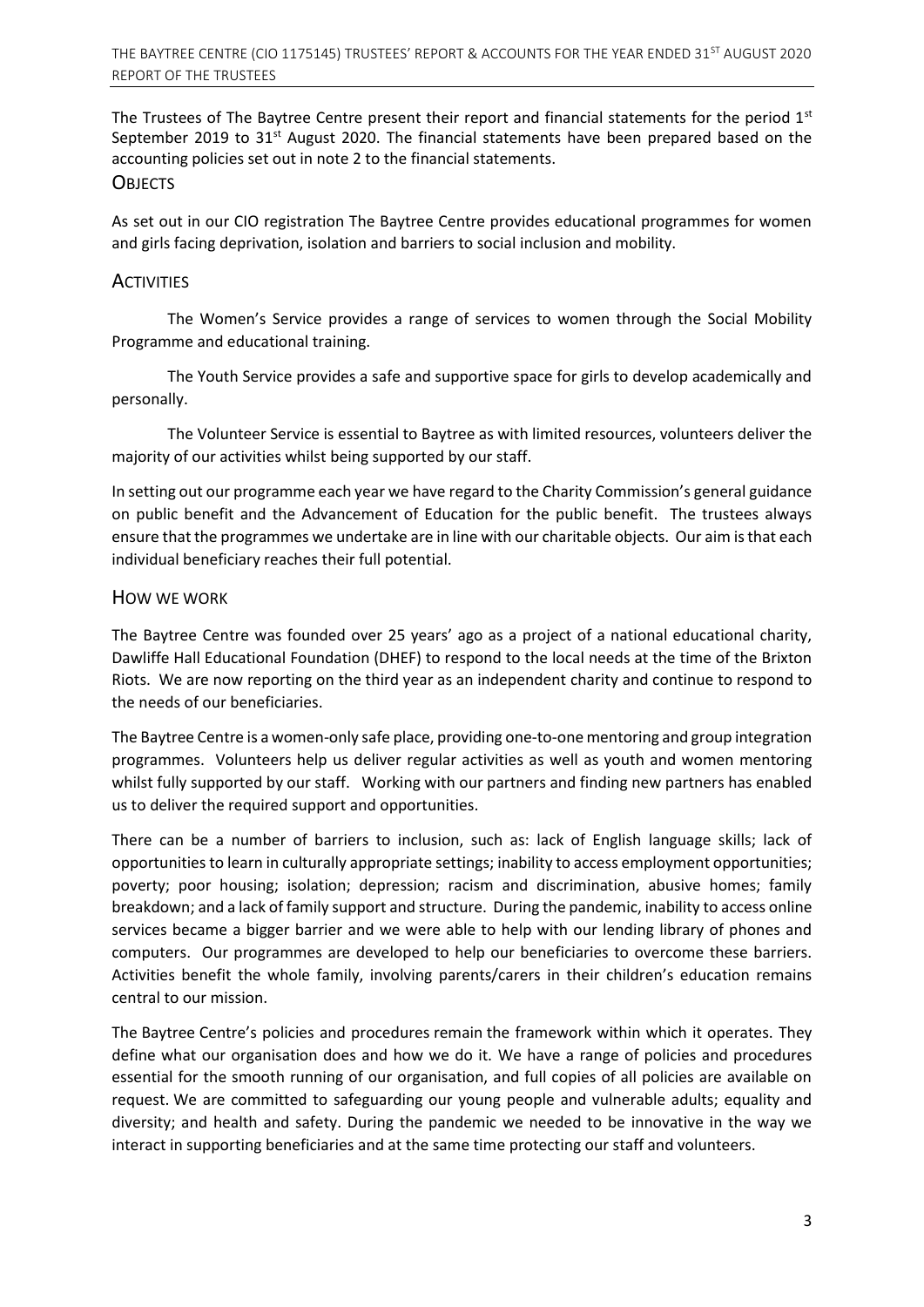#### VOLUNTARY HELP

The trustees are very grateful for the hundreds of volunteers who help to make the Baytree Centre the welcoming and safe environment that it is. They contribute their own talents and life experiences to help our beneficiaries attain their goals and we could not operate without them. Our wide network of volunteers was crucial to our response to the pandemic. As people's personal circumstances changed during the pandemic we were able to offer a meaningful way of supporting others. We witnessed the generosity in time and talents from our volunteers and this helped everyone connected to the Baytree Centre to feel part of the Baytree Family.

# **ACTIVITIES : ACHIEVEMENTS : PERFORMANCE : IMPACT**



# **WOMEN'S SERVICE**

**267 women accessed the Women's Service 186 women participated in our Social Mobility Mentoring programme 167 women attended ESOL classes and other educational courses 72 women were supported with Employability skills and applications 30 women attended Financial Literacy workshops 119 women participated in Integration events and Well-Being activities**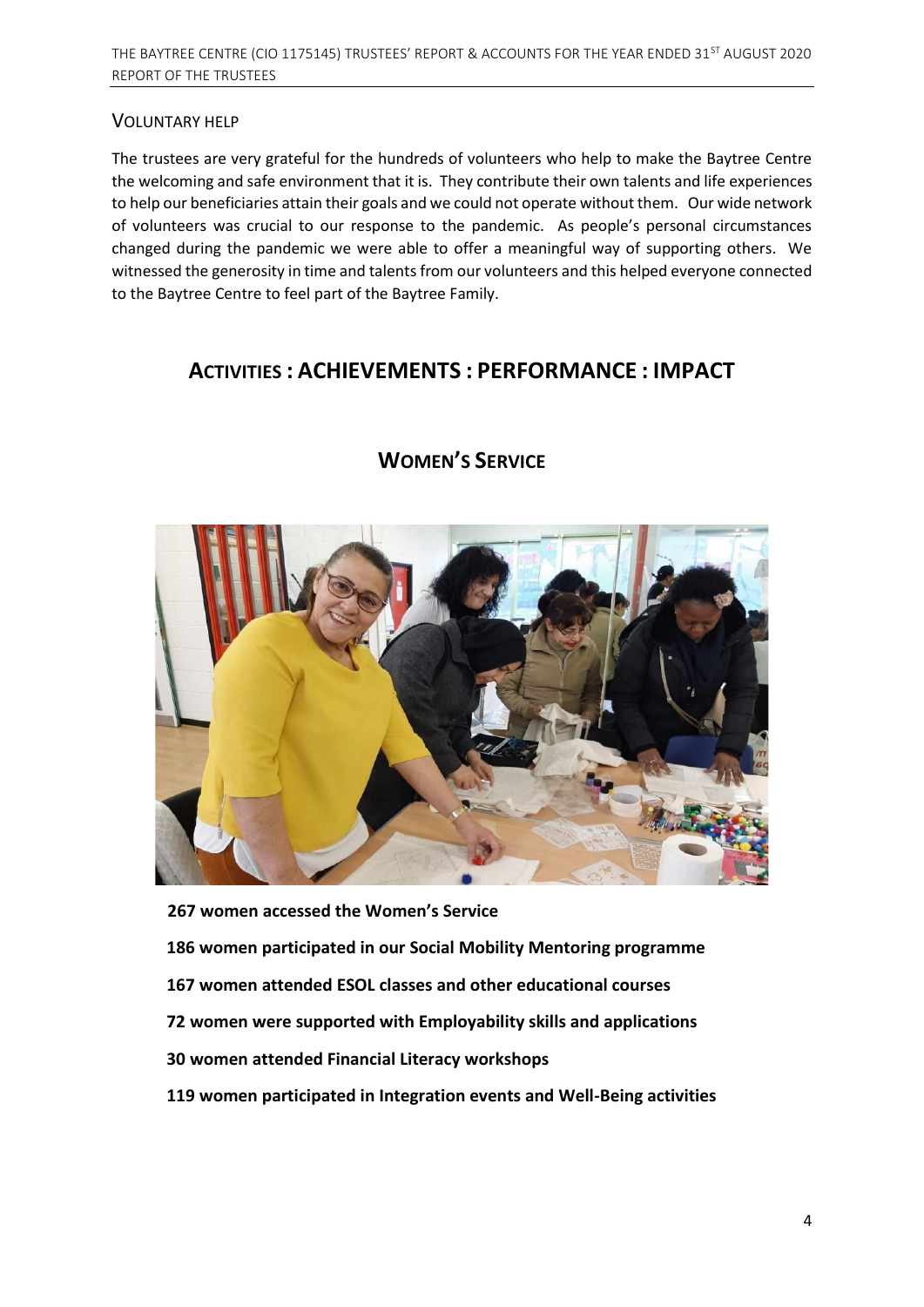This year was divided into two very distinct periods. During the first half of the year, we continued to build on and consolidate the initiatives of the previous year. In March, the onset of the Covid-19 crisis dramatically affected our users and their requirements of us. As a result, the second half of the year was spent adapting both the content of our delivery (to meet our users' revised needs) and the manner of delivery (to allow us to deliver remotely).

#### FIRST HALF

We expanded our support on employability, with the Step into Work project (funded by John Lewis) starting in September 2019 and the Women into Work project (Berkeley Foundation) fully operational. Thanks to these two projects and our participation in the Place For All consortium, we also made great progress in strengthening our partnership work and staff built firm relationships with other organizations. This proved invaluable in helping usto work together remotely during the second part of the year.

#### TRANSFER TO REMOTE PROVISION

With the onset of the COVID+19 pandemic, we had to rapidly adapt our services to provide continued support and engage users in the new environment. Even in the new difficult and unexpected reality, some things worked very well: our ability to adapt to new ways of working, ability to adapt ourservices and teamwork between partner organizations.

Remote provision has contributed positively to the services outputs and we have been able to reach more people than we could have imagined when the lockdown started.

We had an agile response in adapting the services and we migrated to remote support in a very short time. All staff members started delivering from home straight away, being very creative on how to engage our users (assessing their personal situation and access to technology). The staff improved their IT skills, with many of them learning and adopting new technologies like Google Forms, Zoom, and Youtube.

Nevertheless, most of the challenges that we have encountered this year have been related to the COVID-19 crisis. We had to adapt our services very quickly to the new reality and to the users' changed needs. This was a challenge for our staff. The situation has put significant pressure on them, as they had to adapt services, support users, and deal with more complex issues, while adjusting to working and delivering remotely.

#### SOCIAL MOBILITY PROGRAMME AND PANDEMIC SUPPORT

Financial management and employability had been identified as strategic areas for the programme. In September 2019, we kicked off the Step into Work project (funded by John Lewis). We also successfully completed the Women into Work project (funded by the Berkeley Foundation).

With the onset of lockdown, we experienced a dramatic change in our users' needs. The Baytree coaches continued to support women remotely with mentoring sessions and regular wellbeing checkinsthrough phone and/or video calls. However, the content ofthe sessionsshifted away from planning and working towards medium and long-term goals, towards focusing on pressing needs and shortterm issues such as support with benefits.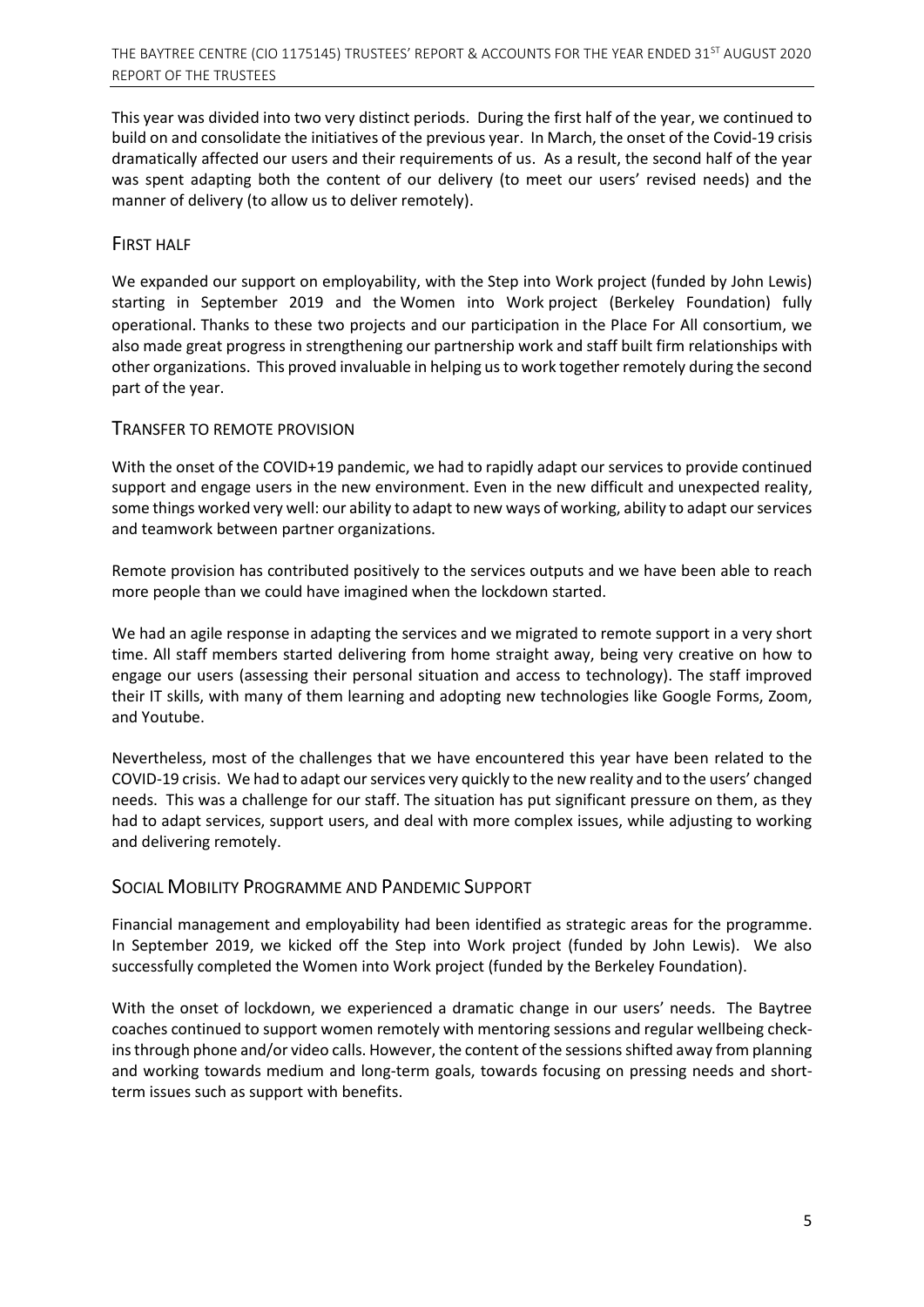We experienced a very marked increase of demand for support with food, benefits, housing, employment, mental health and domestic violence. We put in place support to assist users to access food vouchers and spent significant time liaising with agencies and advocating on behalf of our beneficiaries. Where we did not have expertise in-house, we worked closely with other organizations to ensure our users' needs were met.

With the experienced demand for welfare support, we recruited a dedicated welfare adviser on a short-term contract until December 2020 and will evaluate the possibility of extending this service depending on funding. We have also identified the need of staff upskilling in certain areas and have organized training that will cover employment rights, immigration, welfare, and accessing public funds.

At the outset of the pandemic, we also created a Family Fund to help the most vulnerable families and those most affected by the crisis, with their utility bills, food and other essential needs.

Monitoring and evaluation of the Social Mobility Programme was a challenge during the pandemic, as our normal means of assessment was no longer appropriate. The uncertainty, fear and stress that the COVID-19 crisis created in many users, prevented them from working towards the long term goals against which we would normally measure progress via our Goal Action Plan tool. As such, we had to measure the progress in a more informal way, through staff observations and user feedback.

#### ESOL TUITION

Our ESOL lessons have continued to be core to our provision throughout the year and quickly and successfully moved to remote delivery with the onset of the pandemic. We were impressed with the very good uptake for remote learning, particularly given many of our ESOL students have limited familiarity with technology.

In fact, the crisis has highlighted the importance of technology as well as having IT skills for everyday life and we have identified the need and opportunity to integrate IT into our adult learning services (both ESOL and other courses) to ensure that our users have adequate IT skills to access the information, resources, and support that they need.

On a less positive note, the termination of our main ESOL funding stream (local government Early Years) has caused a reduction in delivery hours available during the second part of the year.

#### BLENDED DELIVERY

Whilst remote delivery presented many challenges, it also proved to be convenient for some users, saving time and not needing to worry about childcare. We are now slowly moving back to on site delivery. In the coming months we will have a combination of remote delivery and face-to-face delivery, ensuring the safety of both users and staff. We envisage offering remote support for some services even after the crisis is over, as it offers flexibility and access to a broader audience.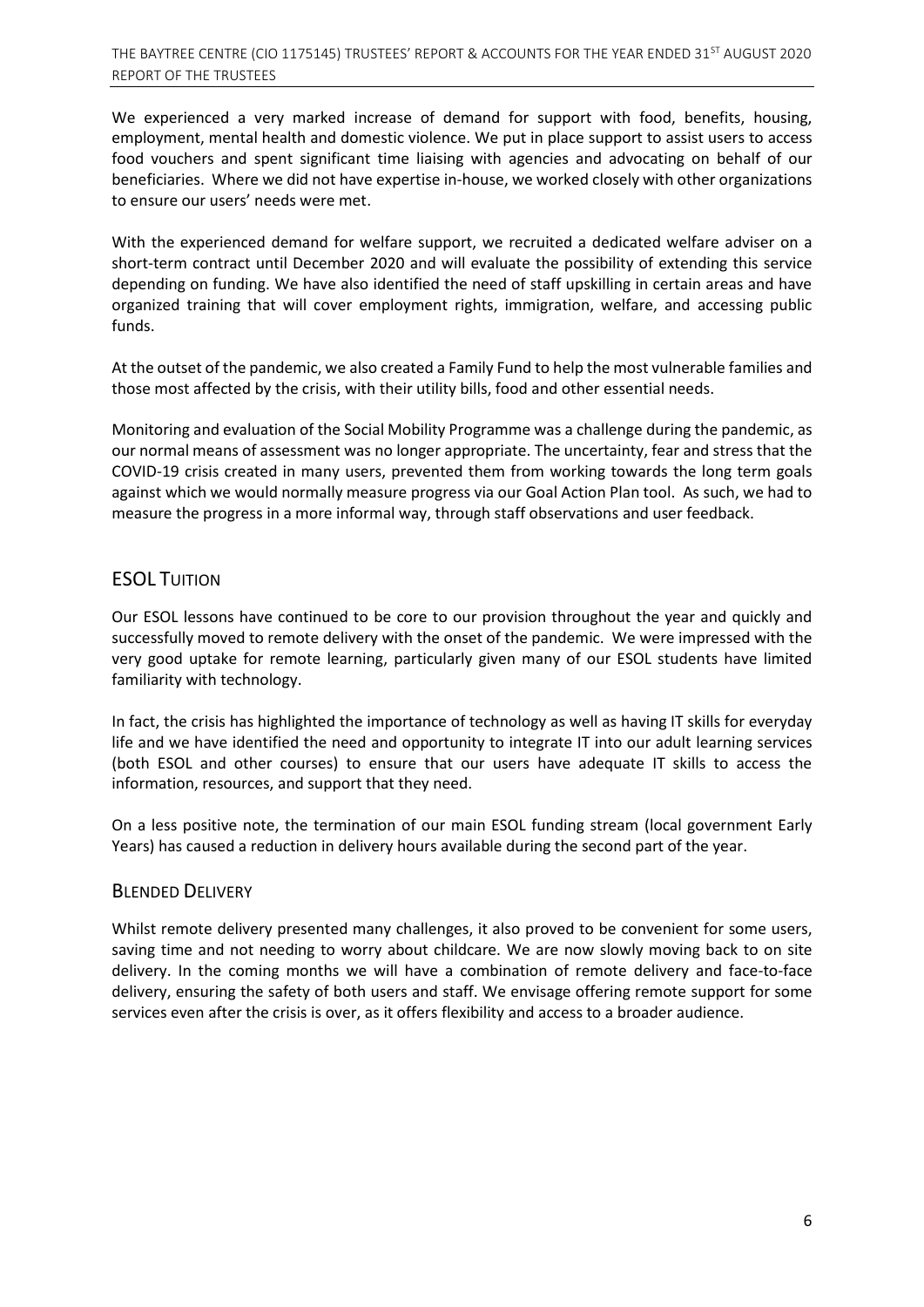# PRIORITIES FOR NEXT YEAR

- **ESOL**: Reassess the level of ESOL delivery from January 2021. Language is the main barrier that most of our users face. We would like to increase the number of lessons to cater for as many students as possible.
- **Accountability**: In the last few months the service has made an effort to ensure all relevant information is recorded in Views in a timely manner. We have worked with the Monitoring & Evaluation officer to ensure a thorough monitoring of all remote delivery. Some tools had to be adapted and new ways of measuring improvement have been discussed. Next year we need to make sure that all the mechanisms to measure our impact are up and running.
- **Social Mobility Programme**: Go back to the 3 tiers of engagement, model that we had before, offering the users different levels of support depending on their needs.
- **Outreach**: The Women's Service strategy for 2020 was to diversify the clients we serve under our Social Mobility Programme, reaching to local people and native English speakers. This has not been possible due to the Covid crisis but it is still our long term strategy. With more capacity in the team, we envisage starting this outreach in January 2021.
- We would like to expand our support on two areas that are critical for most users: Employability and welfare advice.

# QUOTATIONS FROM USERS

*"During COVID19 lockdown I was so afraid I didn't even want to leave my small flat for a walk. I was in pain as my father and 3 siblings died in Ecuador. I was terrified as my cousin was in King College Hospital in a ventilator. I was exhausted as my children were all at home, demanding my attention… Baytree was once again an Oasis of peace. My Mentor helped me, console me, and listened to me and little by little I regained my inner peace to be able to navigate this crisis without sinking"*

 "*When I got out of hospital I found there was no food at home, I was exhausted but thanks to my Baytree Coach, immediately I got essential food for my children and my family, she went to the pharmacy and got additional medicines, she referred me to the local food bank, and I felt at peace knowing someone has our best interest at heart"*

*"Me and my husband had nothing. We owed 3 months of rent and were hungry, I am pregnant too. Baytree was quick to help not just with food, but also connecting us to local organisations and helping us communicate with our landlord who gave us 3-month free rental. I was set up with a coach and started ESOL classes. I thank God for Baytree"*

# CASE STUDY

HA was referred by a member of staff as both her and her husband had lost their jobs as a result of the pandemic. She is a mother of 4 living in social housing. She had a large amount of debts (which if not for the pandemic would have resulted in her having utilities being disconnected).  

She was in need of support with food and finding work. She was distressed and anxious about being judged and not being able to cope. She was unsure as to what opportunities were available in the local area and how to access support.  

From the initial contact HA was given hope that these issues could and would be resolved. HA was referred to Centre 70 to receive some specialist support with debt management and consolidation.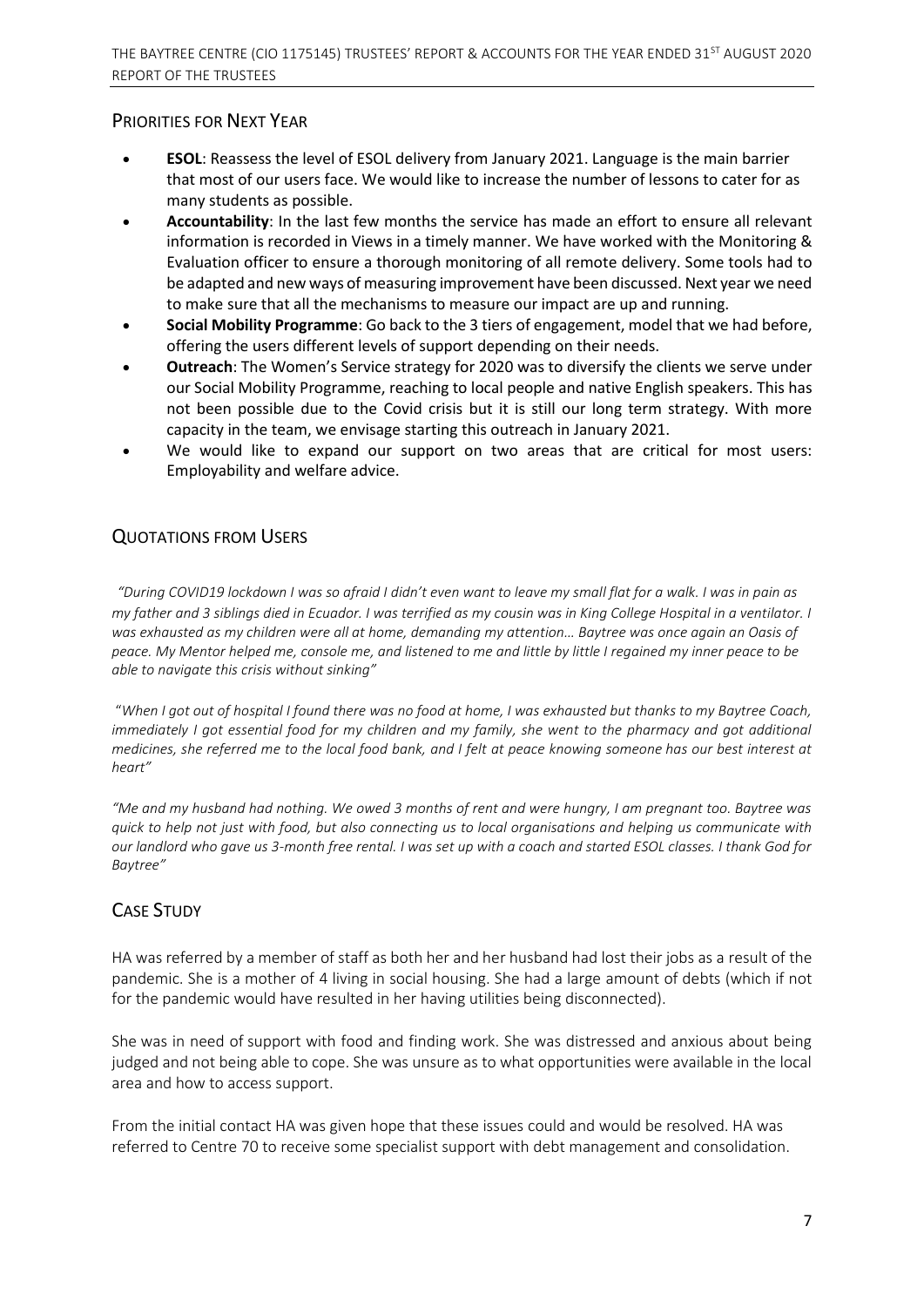THE BAYTREE CENTRE (CIO 1175145) TRUSTEES' REPORT & ACCOUNTS FOR THE YEAR ENDED 31<sup>ST</sup> AUGUST 2020 Several sessions were spent talking through the situation and making a list of priorities for her to bring REPORT OF THE TRUSTEES

to the advice sessions. Food bank vouchers were issued whilst the debts were being dealt with and during the regular telephone coaching sessions with HA we worked on developing her confidence and identifying, empowering her to draw on the excellent skills she had to be able to look for a job and deal with everyday life.  

All notices and opportunities available in the areas were shared with HA on a regular basis. She was also awarded a Baytree Centre Family Fund payment to assist with the family's needs. Centre 70 managed to assist her in having some of her debts written off and accessing grants to help with a negotiated payment plan.  

She found a job and was supported with practice and tips for the interview - she was successful and started working in a charity supporting others in need. She has now become a member or a referring organisations and as her home situation is now settled she is more confident and proving to be a great success. 

Her husband has also found employment. The family, as a whole, are now in a stable and sustainable position. 



# **YOUTH SERVICE**

**256 girls benefited from over 2700 hours of provision** 

**133 girls participated in activities which are fun and contribute to their personal and social development**

**151 girls participated in academic and STEM activities** 

**105 girls accessed SPARK provision** 

**149 girls engaged remotely with our services between 17 March and 31 July** 

**97 girls participated in mentoring**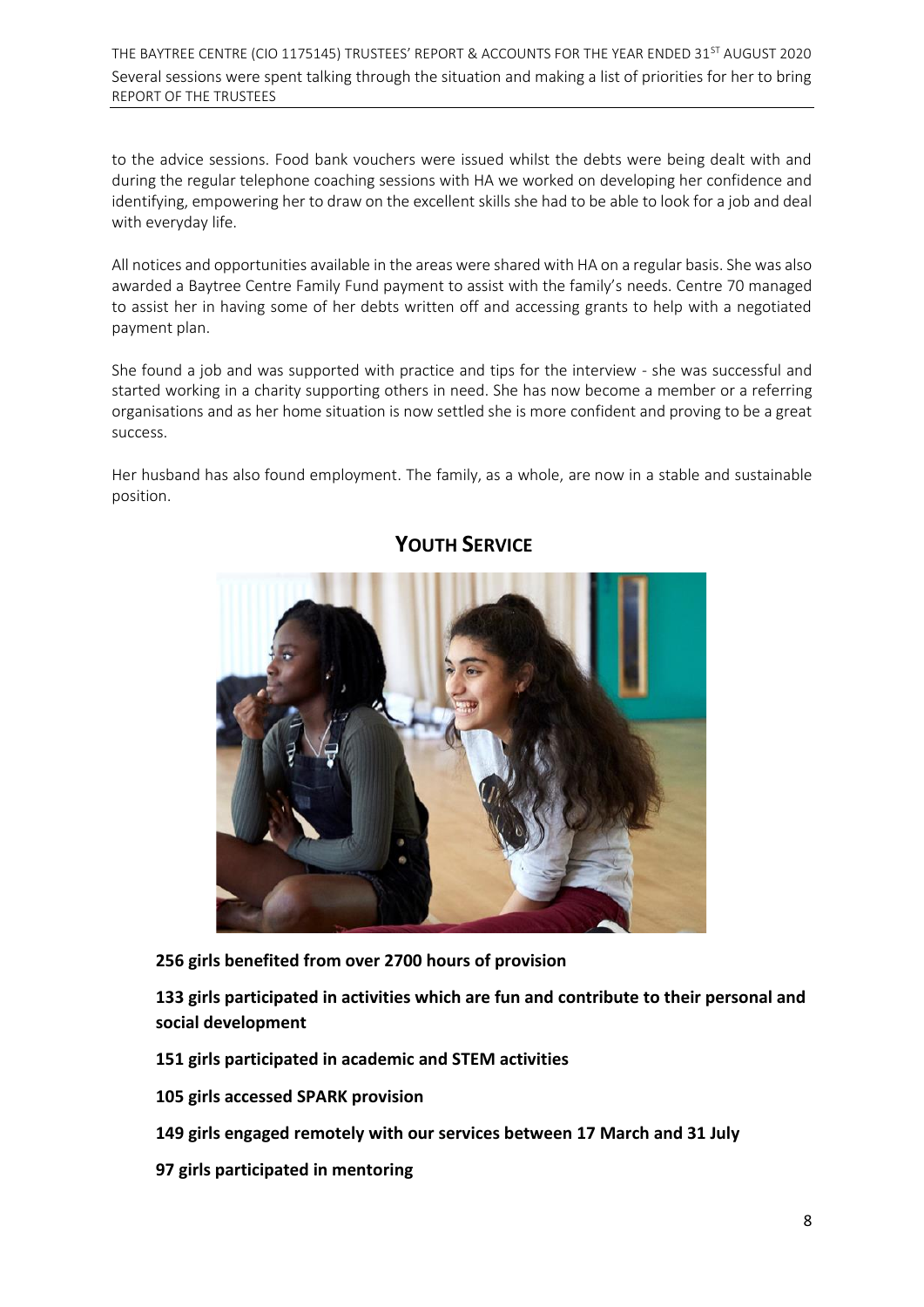The Youth Service has continued to deliver relevant and impactful programmes to support young women and girls to achieve their best in their education, careers, and in their wellbeing. COVID 19 and the lockdown implemented in March drastically changed how we work and we are very proud of what we achieved in the face of such unexpected and unprecedented events.

#### TRANSFER TO REMOTE PROVISION

We are proud that we were able to quickly move our delivery online, establishing a platform to share activities that young people could do at home and launching both Into School and Spark sessions online from the day the Centre closed. Within a very short period we had elements from across the spectrum of our youth provision up and running remotely. This included: weekly 'live' online group sessions such as Maths, ESOL, Reading, Hangouts, Art, Exercise, Quizzes and 1-1 Mentoring. For young people who we identified as high need or at risk, we carried out weekly wellbeing check ins to offer support and ensure their safety. As part of a Centre wide programme to support those with limited access to technology, we also loaned seven laptops to young people who needed them to access schoolwork and participate in Baytree activities.

Mindful of the security challenges raised by online provision, we held a remote Baytree Council meeting and, alongside staff, Council members wrote and reviewed a new Code of Conduct for online sessions. We also discussed with them different ways of keeping young people engaged and supported during lockdown.

Whilst many of our clients did participate in our activities during lockdown and feedback from them was very positive, engagement was an issue for many. The numbers of girls accessing our service dropped by 20% from 2018/2019 to this year. Many said that they did not have the capacity to engage remotely and preferred to wait until things were back to normal. We also measured a decline in engagement as lockdown went on, with young people tiring of doing everything online and preferring to be outdoors as the weather improved.

Many of our outcomes, such as increased academic achievement or higher self-esteem, were difficult to achieve in a year such as this one. Moreover, remote provision has also meant that we have been unable to measure impact using our pre-existing tools. That said, observations from staff, feedback from users and their continued engagement despite the multiple barriers demonstrate that our interventions have played a critical part in helping young women and girls cope with their academics, wellbeing and relationships.

#### LOCKDOWN USER NEEDS ASSESSMENT

At the beginning of April, in conjunction with the Women's Service, we undertook a focused User Needs Assessment, calling all our beneficiaries to find out how they were coping with the lockdown and what support they would like to receive from us. The exercise was highly informative. Some of the recurring messages and needs included that:

- up to a third of our clients had limited access to the internet and or devices making it difficult for them to access their schoolwork and other recreational activities;
- additional academic support, regular wellbeing check-ins and opportunities to spend time with other young people were priorities;
- due to a variety of factors including precarious immigration status and minimal English language ability, many families were unsure of what help (including in respect of government benefits) they were entitled to and/or how to access it;
- others needed help to access food and financial support.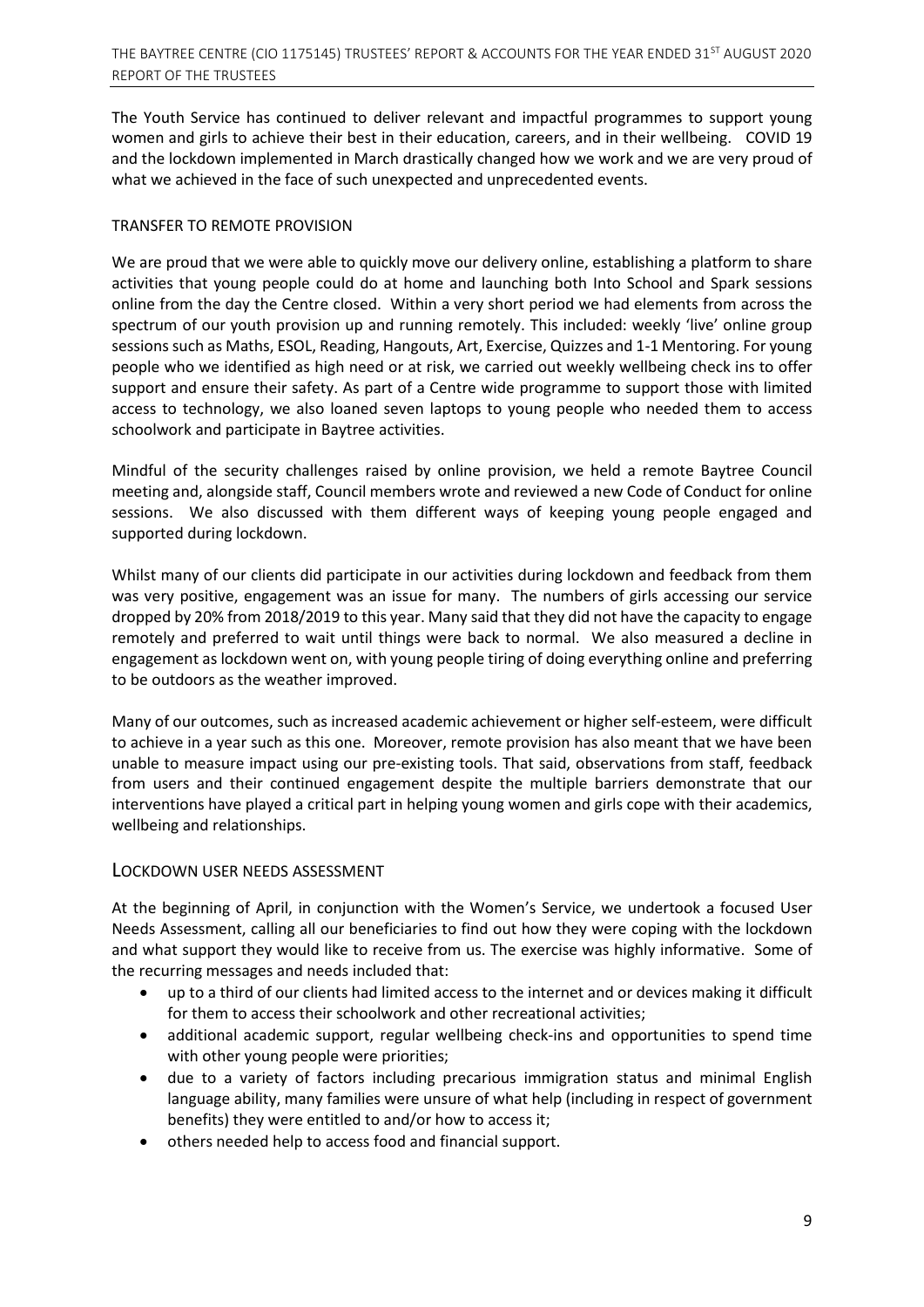# POSITIVE ACTIVITIES: GEMS/ACADEMIC & STEM

Take up for our Maths and English programmes remains high, as parents are often keen for their children to receive extra support in these areas. Throughout lockdown, girls were able to participate in Maths, Reading and general hangout sessions. Although attendance during that period was uneven, those that did engage responded positively to the activities. Particularly true, in the case of onlychildren, having contact with their peers.

Funding from Children in Need and the Wellcome Trust meant that we were also able to significantly develop our STEM offer. Although, uptake and enthusiasm for these programmes was gradual, we worked hard to make them engaging and accessible in a number of ways. For example, in addition to our Science Clubs, we also incorporated scientific themes into pre-existing sessions, and also launched new STEM focus clubs, such as Coding.

# SPARK

We have piloted and developed a leadership programme in Spark as part of our participation in the EU funded partnership RED Glow. Junior Spark, Football and Herstory sessions were also launched and well received by our age 11-13 cohort, for whom we had been keen to develop more activities, having noticed that this was an age at which young people often stopped coming to Baytree.

SPARK provision this year has included: workshops, one-to-one support, work-experience, volunteering opportunities and a leadership programme. Girls have not only been able to benefit from a safe space for to talk about issues that are affecting them, they have also participated in a broad range of programmes, such as:

- a social action project delivered in partnership with Taking Up Space, a female led design agency, where they produce a pamphlet on how to deal with and report sexual harassment;
- a theatre skills project in which they worked with a playwright and theatre director from the Young Vic to create and write their own play. This was transformed into a digital scrapbook, when the live performances could no longer take place because of the pandemic;
- employability skills support, provided by 15 young volunteers during GEMS sessions on a weekly basis;
- external work experience opportunities, which was undertaken by 5 girls across the October and February half terms;
- the Future Talent project in which 10 girls participated in employability skills building days.

Spark club sessions moved online in March. The main focus of our weekly sessions was on staying socially connected, ensuring wellbeing and creating and maintaining healthy routines. We did this by creating a safe space to talk about their experiences and concerns, as well as playing games and sharing other activities. In response to the Black Lives Matter movement, we ran a session providing the girls with a space to express their sadness and anger and experiences of systemic racism.

# MENTORING

Mentoring continues to be our most requested activity. In response to this high demand, this year we are pleased to have: recruited a significant number of new mentors; arranged additional administrative support; and implemented new processes. Together, these measures have streamlined the matching process.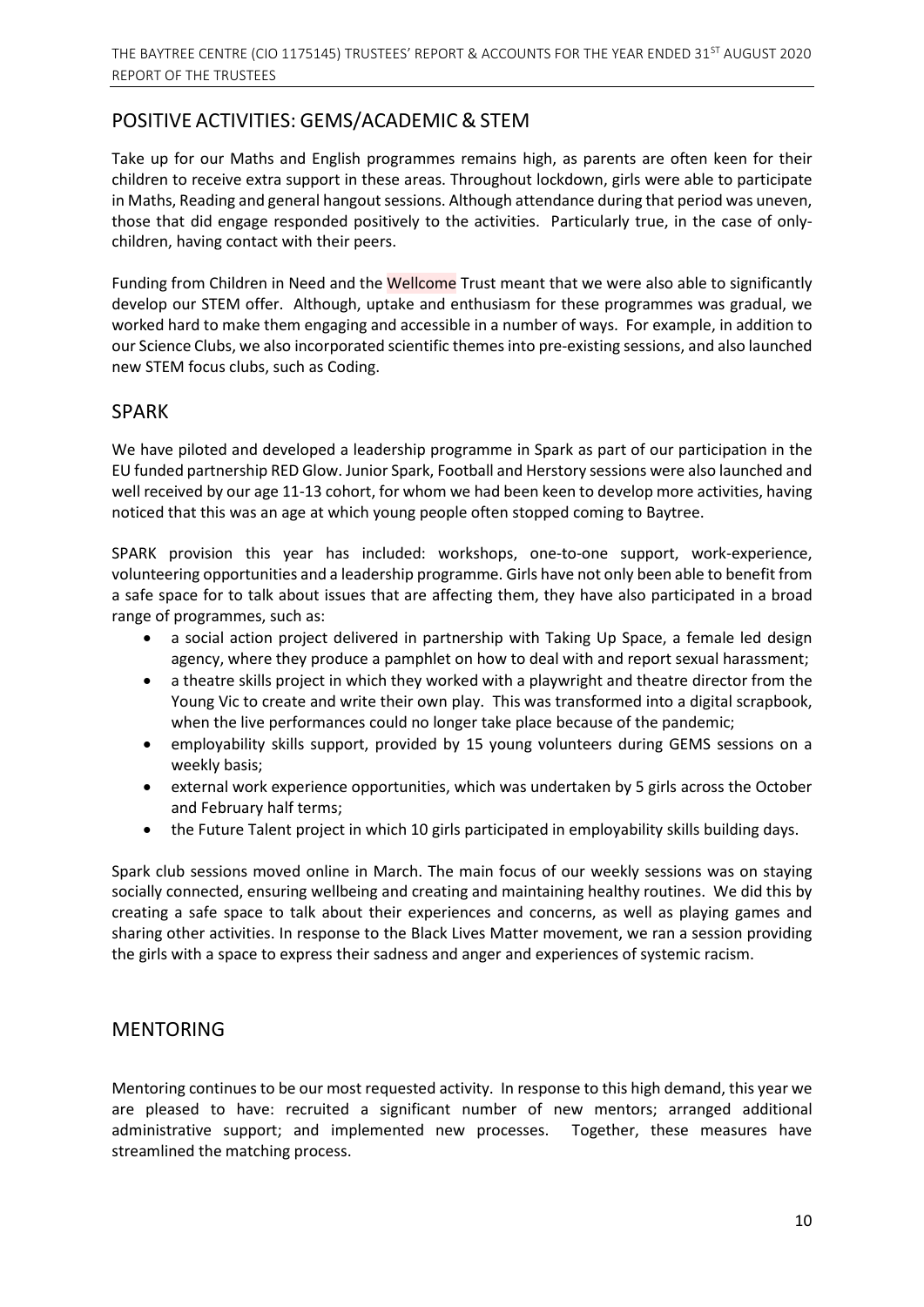Lockdown presented a number of challenges for the mentoring programme. Many of the girls who had been receiving mentoring did not have the resources (technology and/or appropriate space) at home to enable them to continue to participate. The circumstances for volunteers also changed, meaning that some were unable to continue to mentor (for a period at least). Finally, we had to devise new procedures, safeguarding measures and resources to ensure remote mentoring was safe and effective.

In spite of these challenges, 62 girls received weekly one-to-one academic and personal development mentoring online during lockdown. This mentoring was delivered by a combination of youth workers and existing and newly recruited mentors. This year, we also continued to deliver mentoring throughout the summer holidays, as we felt it was critical that young people could still access academic and emotional support during this period. Girls really valued the focused one-to-one attention and encouragement of an adult that they trust. Whilst the sessions were often shorter than the ones held in the Centre because of the fatigue that comes with meeting online, both mentors and mentees have been very positive about their mentoring relationships.

# INTO SCHOOL

This has been a very challenging and rewarding year for our INTO School programme, within which girls receive ESOL and maths lessons and support with school applications, as well as participating in positive activities, such as art and wellbeing workshops. As well as our standard core provision, we also delivered various activities in partnership with external organisations, such as the continuation of our partnership with The Running Charity and our project with the Dulwich Picture Gallery around the theme of journeys. The girls benefited a lot from both of these initiatives.

As the participants in the INTO School programme are often very isolated as they are new to the UK and don't have a place in education, the onset of lockdown was particularly challenging for these girls, only adding to the sense of isolation and reducing still further their opportunities. It was therefore critical that we were able to very quickly adapt the programme to be delivered remotely and it became a real lifeline for our young people. Moreover, a benefit of remote delivery was that we were able to support young people from across London who typically wouldn't have travelled to the Centre because of distance. We are delighted that 90% of the girls on the programme have gone on to secure either a place in education or a job and that 95% of the girls reported that their English had improved as a result of their participation on the programme.

#### SUMMER PROVISION

In August 2020 we delivered 4 weeks of summer activities at the Centre for girls aged 11 and above. The restrictions of COVID-19 required us to make huge changes to how we would normally deliver summer activities - only 7 young people were allowed in each session at the Centre as opposed to the 30+ plus girls we would normally take out on daytrips. Nevertheless, the activities, which included film making, cosmetic making, photography, a bake off, aroma-therapy, animation, creative chemistry, and mural art, were very well received with the girls reporting that they thoroughly enjoyed being back at Baytree and seeing their friends in person.

Concurrently, we also delivered online workshops for girls under 11. These included weekly Maths, Reading & Science, as well as a general hangout that featured fitness, quiz and dance sessions.

We received funding from Kitchen Social's Summer of Food and Fun for our summer provision and as a result were able to provide free takeaway hot food for all girls who attended sessions at the Centre. We also provided free 'take and make' recipe box kits for families and girls under 11 who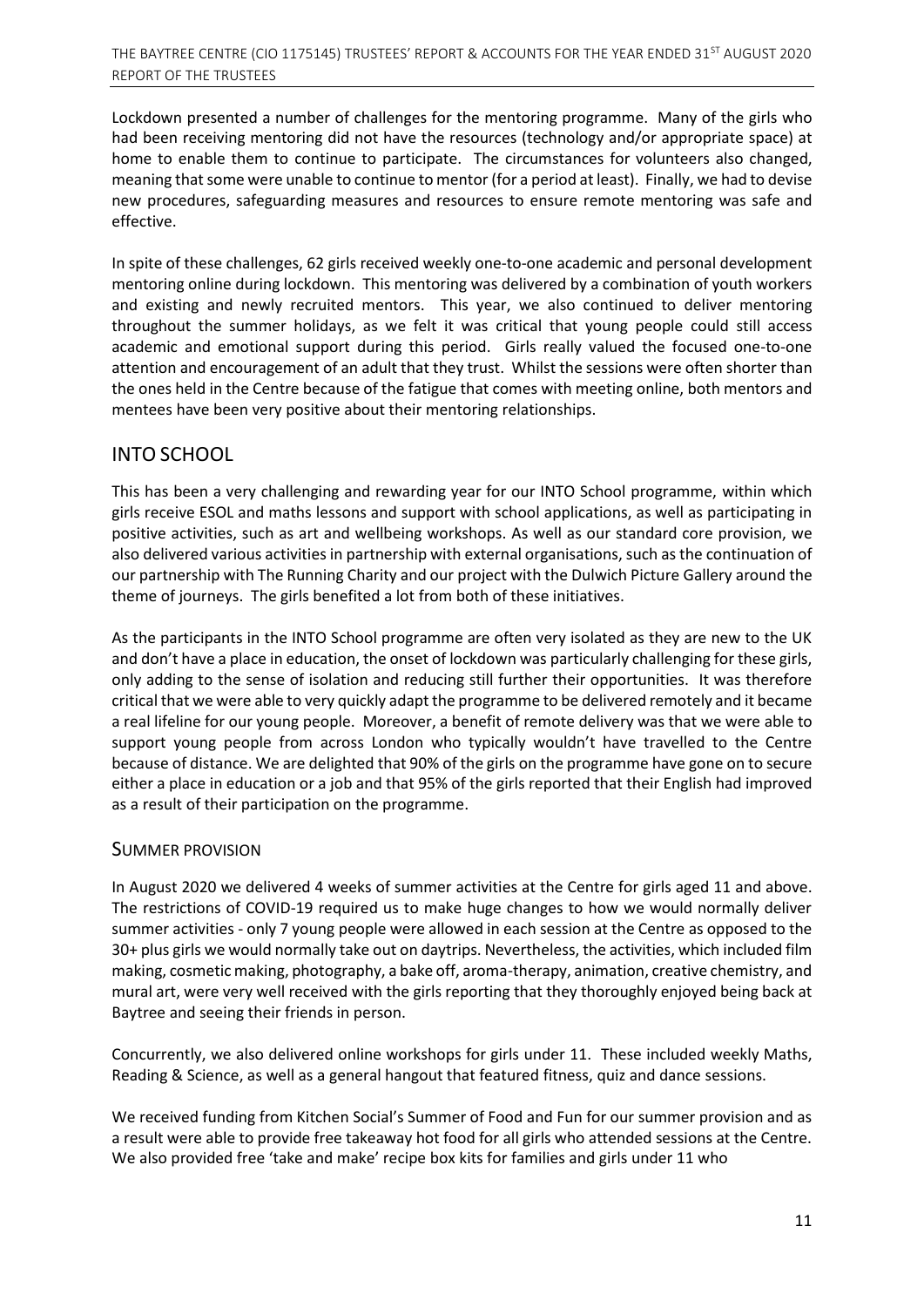could not attend the Centre and gave out free activity bags (including sports, creative and educational resources) to all girls who were engaging from home.

Summer provision was also provided an excellent opportunity for us to pilot our COVID secure delivery and stood us in good stead for our transition back to the Centre in September 2020.

# PLANS FOR THE FUTURE

- **Engaging parents:** Working with parents remains our top priority as a way to ensure that our work supporting women and girls is really sustainable.
- **Beneficiary needs:** More than ever, it is vital that we are in tune with the needs of our beneficiaries and that our delivery reflects this. We plan to continue to work with young people to ensure that we have a good understanding of their needs and are meeting and listening to them: through our activities; by working with the Baytree Council; and by holding regular focus groups.
- **Monitoring and evaluation:** We are also reviewing our monitoring and evaluation processes to ensure that we are getting data that clearly demonstratesimpact and areas of development, in line with the service's overarching aims and objectives.
- **Key workers:** The key worker approach for high need young people proved very successful during lockdown. Formalising that a specific youth worker should be the main point of contact for these young people, will help us ensure that we continue to deliver targeted and high-quality support.
- **Into School**: Brexit and the pandemic appears to have led to fewer people migrating to the UK and we are experiencing a dip in applicants requiring the support of our INTO School programme. As a result, we are considering how else and who else the Into School programme will support should the number of people requiring ESOL provision and support entering education because of their migrant/refugee background continue to decline.

# CASE STUDY

Natalia is 17 and the eldest of 4 siblings, 16, 9 and 2 in age.

Natalia attended Baytree for the first time in 2014 and attended after school clubs such art, gymnastics and creative writing and received weekly mentoring sessions. When her mum had another baby and Natalia's commitments at home as well as at school increased, she stopped coming to Baytree regularly but knew that Baytree's doors would always be open for her.

In 2018 Natalia started a Health and Social Care course at college. Needing to complete a placement in her first term of her course she came back to Baytree to see if Baytree could support her. Natalia was offered to opportunity to undertake her placement at Baytree, volunteering in cookery club over 6 months. To secure her placement, Natalia had to write her CV as well as fill out an application form answering questions about her reasons for wanting to do her placement at Baytree and the skills she could contribute, as this was considered valuable employability experience for any future job applications. Before starting her volunteering, placement Natalia attended a one to one induction and training session to prepare her for her role. She also completed a safeguarding training as well as a DBS check.

Natalia really enjoyed her placement and developed quickly within her role. She quickly grew in confidence and developed and demonstrated her talent and skills in working with and supporting others. She showed kindness, empathy and patience working with the girls and learned and implemented valuable behaviour management techniques alongside ways meeting the varying needs of individual girls.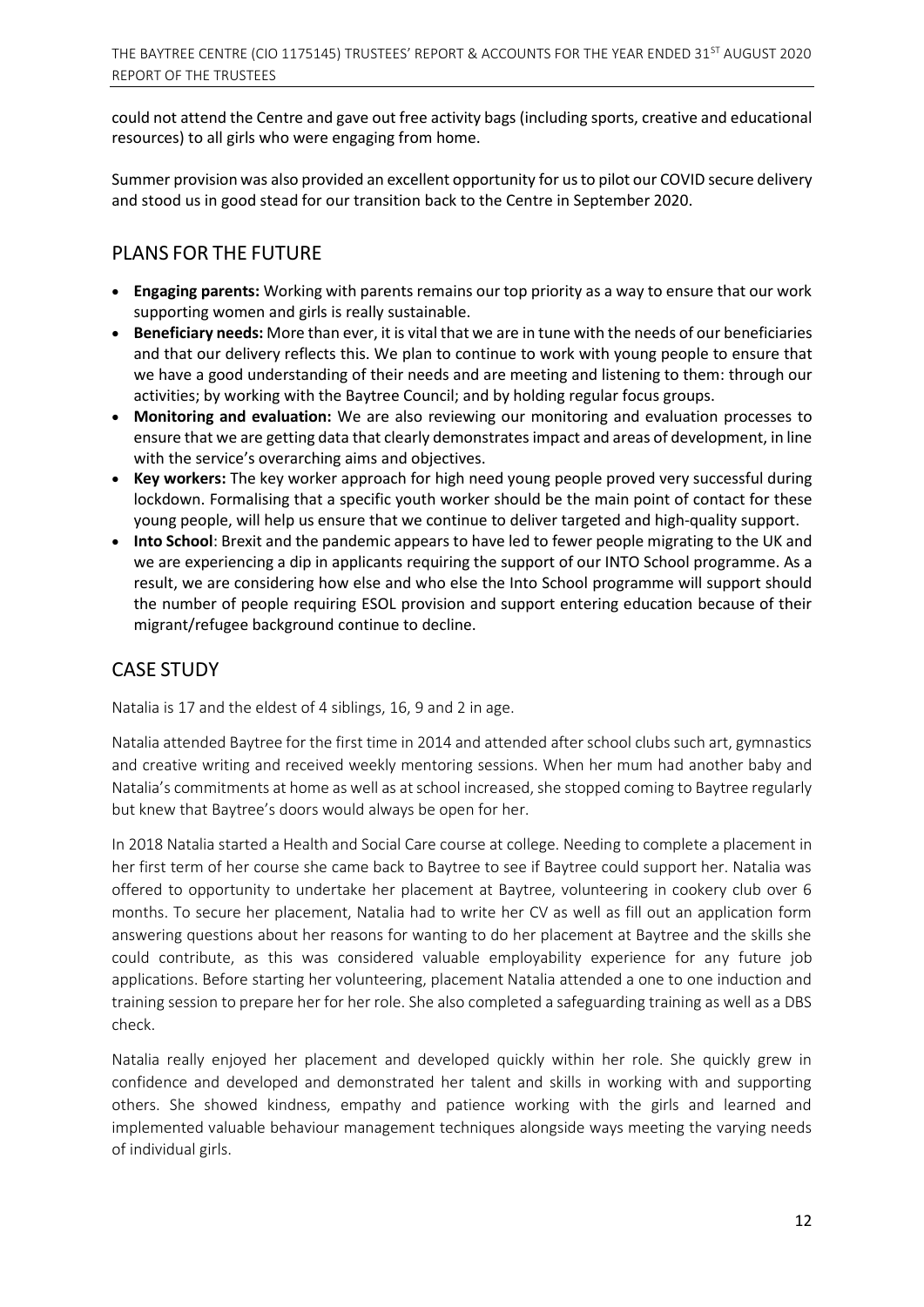In the 2019 Spring term, Natalia's course required her to complete a further two-weeklong placement. Struggling to find a second placement we contacted Baytree's BYB partner charity IRMO who was able to offer Natalia her second week long placement. Natalia, being Latin American, is fluent in Spanish and IRMO were therefore happy to have her on board.

Whilst initially Natalia did not communicate when she was running late or was called in for a last minute meeting at college, both placements supported Natalia to improve her communication skills, selfmanagement and time keeping, team work as well as independent working skills. Taking part in the placements, Natalia developed initiative and a sense of responsibility over her work.

Natalia had also been attending Spark again regularly since the start of her first volunteering placement at Baytree where she rekindled old friendships and made new friends and became more aware and interested in discussing social issues within her community. She took part in the planning and facilitating of Baytree's Sparking Change Women in Leadership Conference where she learned valuable project management skills and had the opportunity to network with a range of professional women from different sectors.

In the 2019 Autumn term, Natalia took part in a social action project with female led design agency, Taking Up Space, to create a range of information leaflets for girls and young women on sexual harassment, on the streets and in schools, and their rights in relation to this. Natalia was incredibly engaged in the project and asked many well throughout questions when the group was given the opportunity to meet with two local police officers to discuss the reporting process for sexual harassment and assault. Natalia said: 'It was so empowering and reassuring to do the project and meet with the police. I never knew that many of these things were actually a crime. As young women society tells us it's our fault when men do these things to us but now, I know that's not true and now I also know where to report it and how'.

When the pandemic hit Natalia struggled to find a healthy routine for herself, keep up with her college work and find time for herself. Living with her family of 6 in a small flat was challenging. Natalia took on a lot of chores in the home, including cooking for the family and looking after her two younger siblings whilst her parents still went out to work, regularly. She didn't have a lot of time and space to herself. Natalia received increased one to one support and we spoke about ways in which she could make sure she was still engaging in college and creating a healthy routine which would increase her wellbeing. Natalia started doing some work outs at home, took up drawing and started writing a journal. When the time came to submit her final coursework for the end of her college course, Natalia moved in with her grandmother where she was able to have a bit more time and space to concentrate on her work.

Still unsure about what she wanted to do with her future, Natalia decided to take a gap year. Keen to gain as much experience as possible in a range of areas she is interested in (youth work, nurseries, nursing, mental health, counselling) as well as saving up some money, Natalia was encouraged to apply for a Youth Worker position at Baytree's BYB partner charity High Trees. She received support with the application as well as interview prep support. Whilst she wasn't offered the original full-time position, she made it through to the final stage and was offered sessional work. The pandemic and the recession have made finding other suitable payed or voluntary face to face placements, challenging. Reporting feeling lost and worried about her future, Natalia was matched with a mentor to support her through this time of her life. Having been a previous Spark volunteer, Natalia and her mentor already had a strong relationship and were able to hit the ground running.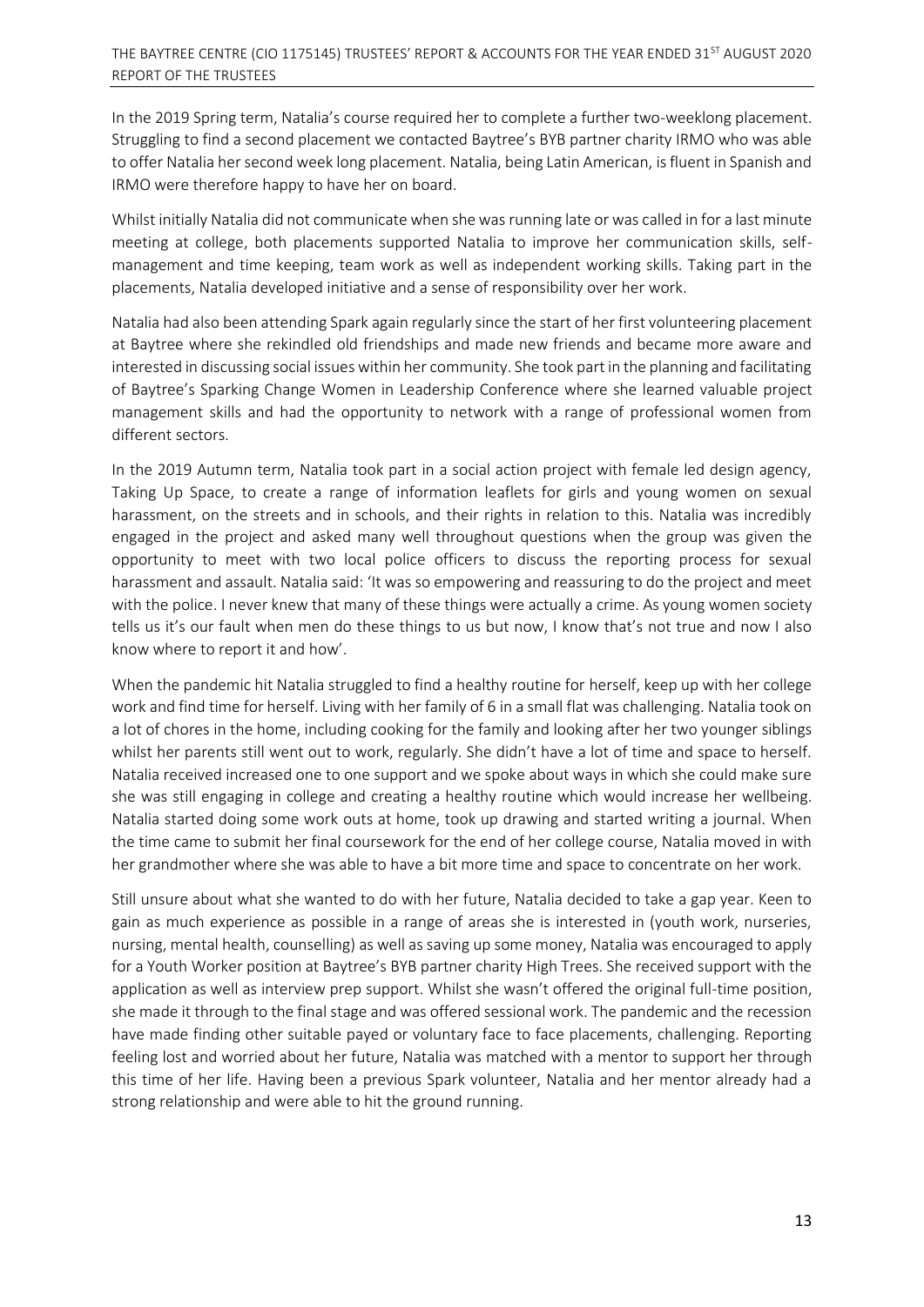# **VOLUNTEER SERVICE**



This year has been both inspiring and challenging in many ways for the Volunteer Service. We have continued to develop and strengthen the service to ensure volunteer experience is positive and meaningful. One of our key outcomes is that volunteers feel valued and part of Baytree, this has been reflected this year and demonstrated by the commitment and support they have continued to show whilst we adapted our services to continue meeting the needs of our beneficiaries. Volunteer involvement has continued to be strong and consistent and has contributed to much of the centre's delivery.

#### **227 volunteers in the following roles:**

**63 Club activity volunteers**

**106 Youth Mentors**

**48 Women's mentoring and ESOL conversation support**

**10 Interns**

Some key outcomes during this period have been:

- Achieving the **Investing in Volunteers** quality standard
- Implementation of online mentoring provision
- Development of mentoring resource Toolkits
- Successful retention of volunteers
- Established a volunteer ESOL telephone support provision
- Student work experience partnership with Mencap students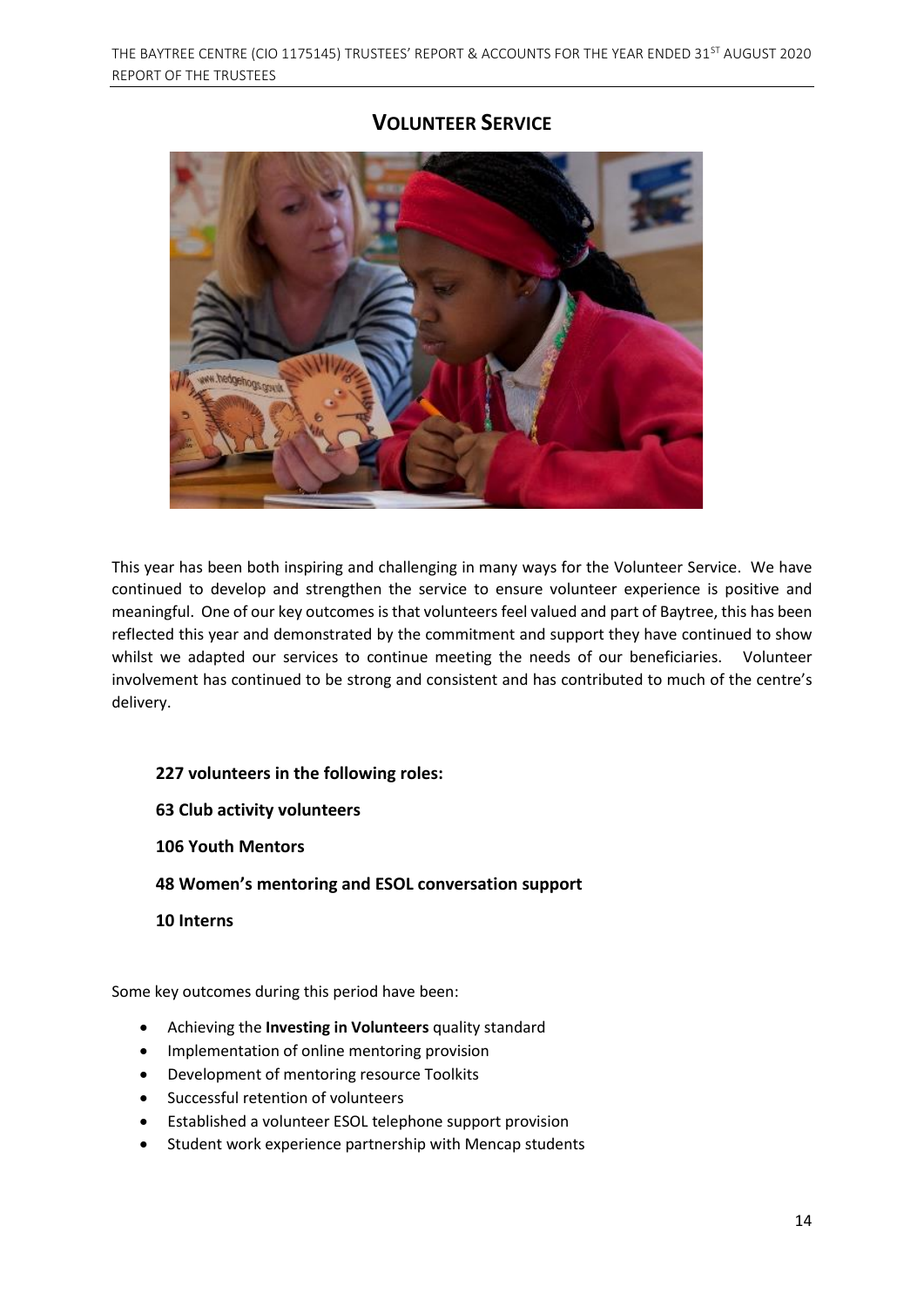#### RECRUITMENT AND RETENTION

We have worked hard to improve our recruitment processes and have implemented the following:

- Improved recruitment and induction procedures introducing interviews at Induction stage has led to better matching of volunteers and placement in club activities, and better understanding of volunteer motivation
- Engaging skilled/specialist volunteers a partnership with Link Up, an organisation that recruits and matches professionals to charities has helped us to attract volunteers with specific skills

Volunteer recruitment has continued to be steady, with a constant flow of interest from new enquiries, and uptake of new volunteers as a result. The closure of the centre in March and changes in life circumstances led to a dip in retention of club activity volunteers. Nevertheless, we were able to successfully deploy some of these volunteers into mentoring and delivering classes online. We have retained 61% of volunteers that were with us from the start of the term in September 2019. Volunteer uptake for support with onsite summer activities was also successful with some participating in summer activities and online workshops and classes. It was inspiring to see volunteers go above and beyond their usual commitment to offersupport in other ways and adapt to new ways of working very quickly. To nurture retention, we stayed in regular contact, sending updates on what we were doing and organising 'virtual coffee mornings' too. Since the reopening of the Centre in September volunteers have remained committed and we have attracted new volunteers to provide support on site.

#### INVESTING IN VOLUNTEERS ACCREDITATION

We were delighted to achieve the Investing in Volunteers quality mark for Baytree again this year. Over 20 volunteers and a selection of staff participated in the assessment interviews, which were conducted over 5 days remotely. Although the process was rigorous and detailed, going through it has meant we have been able to identify gaps, further improve our work and promote the value of volunteers across Baytree. We received positive feedback from the accessor and recommendations for further improvements. We will continue to work towards improvements in the following areas:

- Strengthen the culture of active volunteering across Baytree
- Provide more further development training
- Ensure staff across all services receive all the information they need to support volunteers they role supervise effectively

#### **MENTORING**

Mentoring has continued to go from strength to strength. In March 2020 we had to respond very quickly to the health crisis and adapt to a virtual mentoring provision using Zoom. It has proved very successful, with most of the volunteers agreeing to continue. We have developed the virtual provision by creating safeguarding materials for working remotely, adapting the handbook to reflect remote support, and creating a folder of resources that will be populated with interactive activities that can be used on-line. Virtual Inductions and mentoring training have also been established.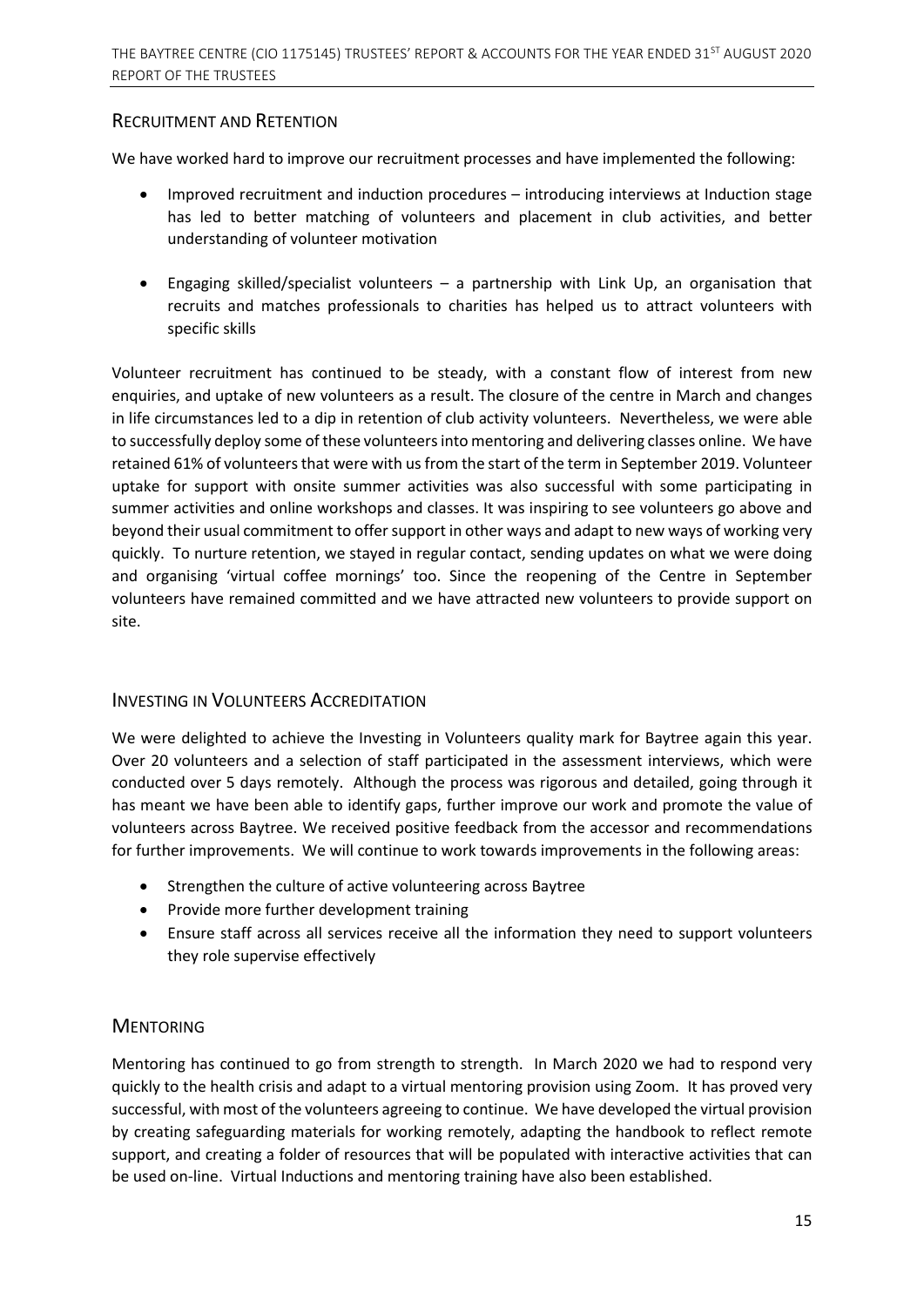Additionally, we have adapted the evaluation methods, which we hope will enable us to gather relevant information that will inform the way the programme is continuously shaped and developed. An evaluation form has been created for mentee's that will help measure impact in a more effective way. Mentors are now asked to report monthly; the report includes questions regarding their mentees progress with the objective being to give the mentor an opportunity to reflect more on the sessions and improve their mentoring

#### ENGAGEMENT

Last academic term year, we held celebration events during Summer and Christmas with good uptake. As mentioned previously we have continued to engage with volunteers remotely with some success. Volunteers attend coffee mornings via Zoom and were more than happy to participate in the Investing in Volunteers assessment interviews. This year we sent out a special thank you during Volunteers Week. This last term, we felt it was particularly important to recognise and appreciate those volunteers that showed outstanding commitment during the lockdown period. Staff nominated volunteers and they were sent a small gift of appreciation on behalf of Baytree.

#### SUMMARY

In spite of the new landscape within which we have found ourselves during the second half of this year, and thanks to the ongoing commitment of our volunteers and wonderful individuals in the local community who offered support, the service has continued to thrive. Our priorities for the coming year are to establish more support and training opportunities for volunteers to grow and become more skilled in their roles. We intend to strengthen the online mentoring provision so it can be a longterm alternative for volunteers if needs be. Identifying problems early on, monitoring and evaluating progress regularly will be a priority. In addition, we intend to work closely with each service team within Baytree to ensure meaningful volunteer roles are identified and role descriptions created. With all the different processes and procedures implemented this year we have a good foundation to build on over the coming months.

#### CASE STUDY

#### Genesis, Youth Mentor

Genesis has been a Youth Mentor at Baytree for 2 and a half years. Working part-time before volunteering, Genesis felt she had some time to spare and had also just qualified TEFL/TESOL and wanted to put it to good use. Her motivation to volunteer was to do something useful with her time and practice teaching before pursuing a career in thisfield She was attracted to volunteering at Baytree due to it being an all women and girls space, she felt that she could also relate to women from a migrant and refugee background " I'm an immigrant myself, I moved here when I was a young girl so I felt I could maybe relate to some of the girls, the Baytree Centre is something that my sister and I would have loved and benefitted from, I'm so happy this organisation exists where women and girls have some support and a sense of belonging"

Genesis feels that volunteering at Baytree has had a positive impact on her life. Seeing her mentees happy makes her feel happy too, and hearing stories about their school home and personal life gives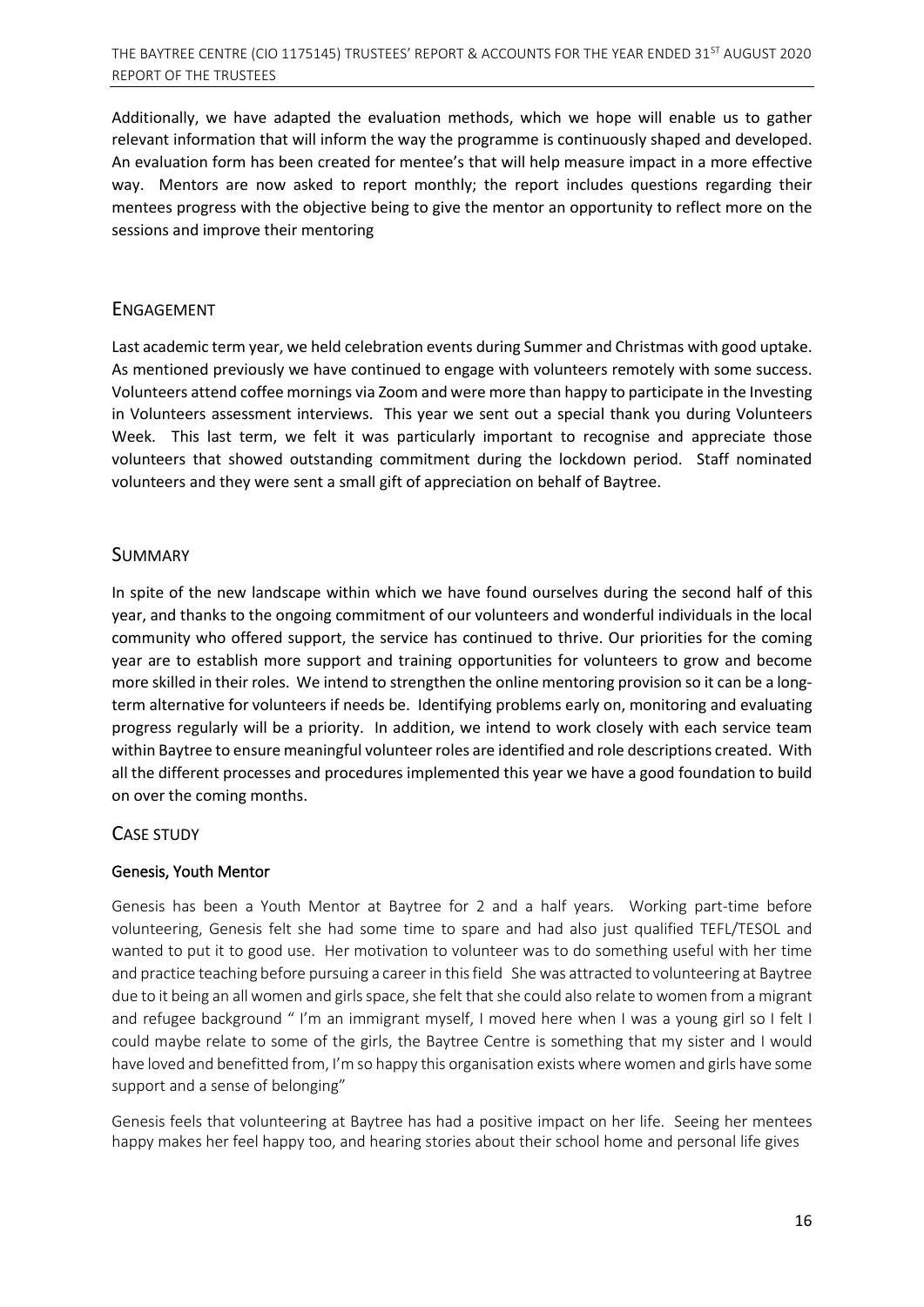her a sense of contentment. Volunteering has also helped her own outlook on life – "volunteering for Baytree has also pushed me to be more considerate and kinder, meeting and getting to know some of the girls at Baytree has made me more aware, it reinforces my humility and to better as a person".

Genesis finds her volunteering experience rewarding, it is helping her to grow and become more confident and is realising her own potential as a result of helping others realise theirs. "All the staff and other volunteers are very nice, they work very hard, everyone's there for the same reasons – we want to empower women and girls"

#### Amy, Youth Mentor,

Amy started volunteering at Baytree in 2016 after going through the difficult circumstances of becoming unemployed, losing her father that same year, and becoming the primary carer for her mother. Having lived in Brixton her whole life she found out about Baytree in her late teens and was keen to find a way to get involved. When she finally had the time to give back to her local community Baytree was her first choice as it was local and fitted around her work commitments. Coming from a strong female majority household, Amy felt that Baytree resonated with her experience and outlook in life.

Volunteering at Baytree has been a benefit to Amy in many ways; " Not only has it allowed me to make friends, but has also given a space to refresh from other routine commitments" on working with her mentee and how it has improved her own wellbeing Amy says "seeing the progress in your mentee reflects positive feelings of wellness and achievement in your own self, knowing you have the abilities to forever lean and grow, so it's a win-win two way street to success to all invested in that place"

Amy's positive experience of volunteering at Baytree has led her to recommend the centre to friends and family and when asked why, it's clear from her response that the impact is far reaching "Volunteering at Baytree is not just about what you give, but how much you get back in return. The Centre has an excellent output of productive energy, which is felt in the hard work from the staff, students, mentors, families and alike. It is an environment committed to positive growth of every individual as well as the world around them and beyond".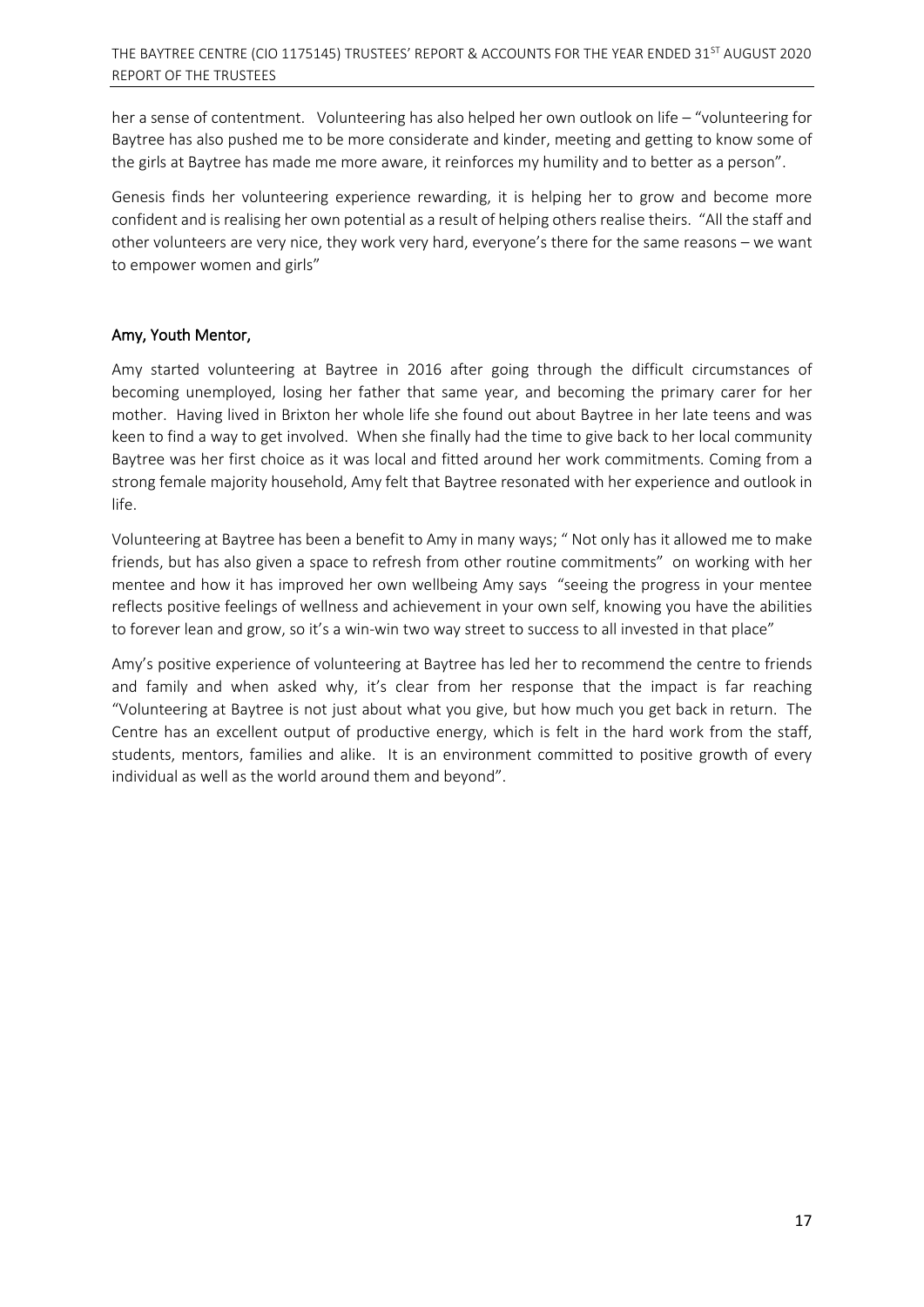## FINANCIAL REVIEW

We are pleased to have secured funding for ten months of charitable activity, and our reserve of three months of restricted funding shows that we have already received enough funds to cover three months operational costs. We have also been able to increase our donation income, a testimony to our fundraising and our standing in the community. Continuity of service is vital for our beneficiaries as social integration and obtaining employment take time.

We have been able to respond to those beneficiaries most in need during the pandemic and we will continue to provide these services in the forthcoming year.

We currently have no long-term source of income and our asset base is very small. The trustees have therefore started investigating the possibility of social investment in the building we occupy so that in the future the charity is not wholly dependent on grant and contract income. This is the purpose of the designated building fund of £200,000.

#### RESERVES POLICY

The charity has free reserves of £168,280. This represents about 3 months expenditure on charitable activities. In reviewing its reserves requirement, the trustees have considered the cost of delivering our programmes. The funding cycle is about a year long and we would therefore like to have 12 months of reserves at any one time. We initially aimed to achieve this within 5 years and although we are behind the target of 4.5 months we are happy that we have secured sufficient funding for the current year and some for 2021.

The restricted funds are not included in the trustees' view of reserve needs because these restricted funds are held by the charity for specific projects and will normally be spent within 6 months.

#### RISK MANAGEMENT

The trustees keep a risk register which is reviewed periodically. The trustees recognise that the charity is subject to operational and financial risks and they believe they have procedures in place to reduce these risks

- To human life and welfare, by the adoption of health and safety policies and training
- To young and vulnerable people, by having in place suitable policies and procedures. Ongoing training for the Safeguarding Officer and key staff is monitored and we review the procedure once a year
- To charity resources, by appropriate control procedures.

The Baytree Centre relies on the following advisors:

**Auditor:** Goldwins, London, NW6 2EG

**Bank:** HSBC, Brixton, London

THE BAYTREE CENTRE ADDRESS: is 300 Brixton Road, Brixton, London SW9 6AE

GOVERNING DOCUMENT: Constitution of a Charitable Incorporated Organisation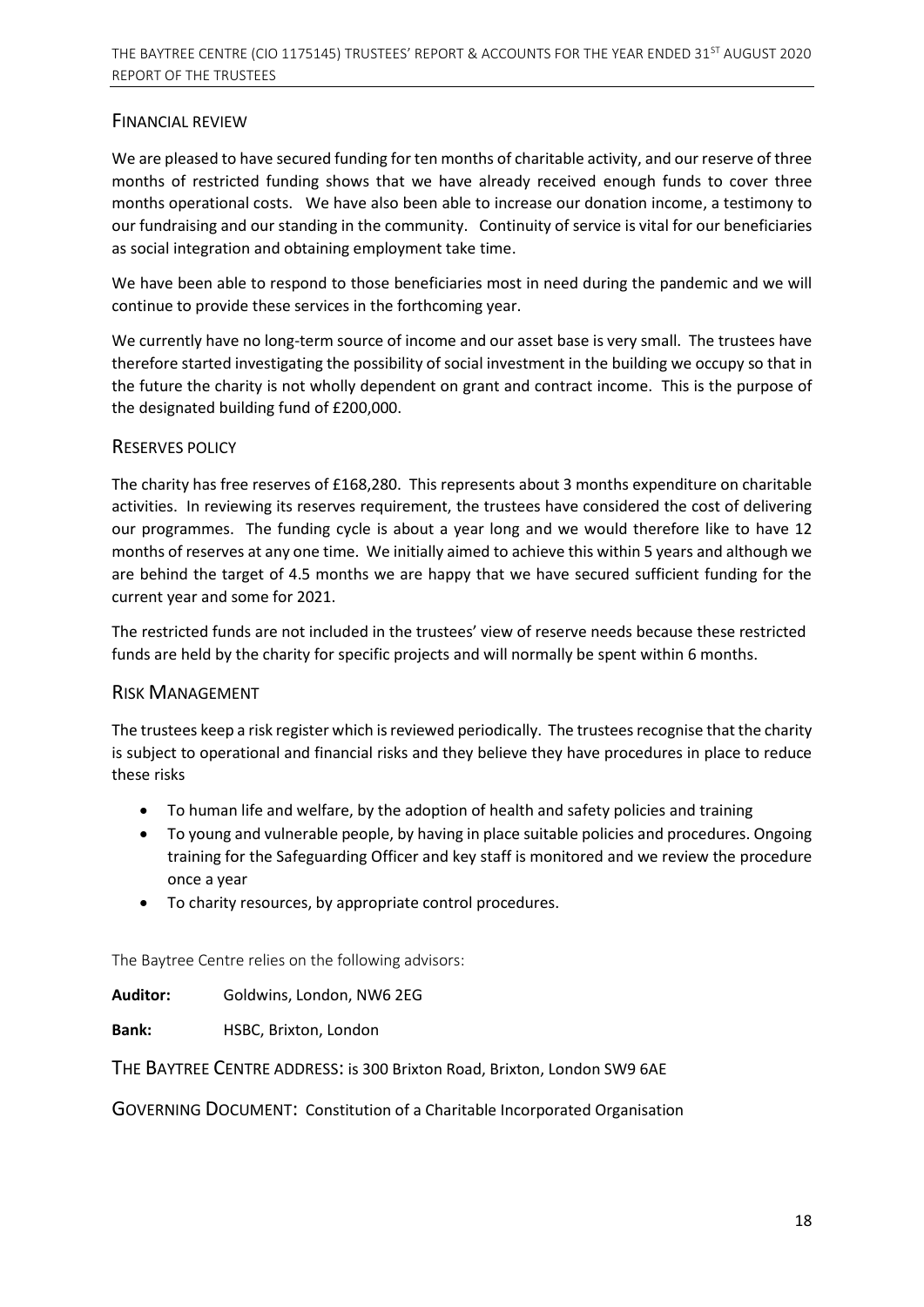#### MANAGEMENT TEAM:

Caroline Guarnaccia, CEO;

Carmen Gonzalez, Fundraising and Development Director;

Marta Fernandez-Burillo, Women Service Director

#### **TRUSTEES**

| <b>Trustee Name</b> | Office    | Appointment | Subsequent            | Resigned   | Tenure     |
|---------------------|-----------|-------------|-----------------------|------------|------------|
|                     |           |             | Office<br>Appointment |            | Ends       |
| Esmeralda Ahmetaj   |           | 11.11.2017  |                       | 19.03.2020 |            |
| Riccardo Calliano   |           | 11.04.2018  |                       |            | 11.04.2021 |
| Dorothea Eyewumi    | Chair     | 11.11.2017  | 20.07.2018            |            | 11.11.2020 |
| Ana Gonzalez        | Secretary | 18.07.2018  |                       | 21.5.2020  |            |
| Ekene Olele         | Secretary | 13.12.2018  | 21.05.2020            |            | 13.12.2021 |
| Meg Parra           |           | 07.02.2019  |                       |            | 07.02.2022 |
| Sophia Pain         | Treasurer | 11.11.2017  | 25.10.2018            |            | 25.10.2021 |
| Suzy Wood           |           | 11.11.2017  |                       |            | 11.11.2020 |
| Katie Wrightson     |           | 18.07.2019  |                       |            | 18.07.2022 |

Trustee appointment was initially overseen by DHEF but since incorporation the trustees are nominated and elected by the Trustees. A bespoke Governance & Trusteeship training programme was delivered to trustees in the summer prior to incorporation. Our governing document allows for 9 trustees.

#### **PARTNERSHIPS**

The Baytree Centre is part of the Building Young Brixton with Ebony Horse Club, High Tree Community Foundation, iRMO Indoamerican Refugee Migration Organisation, Marcus Lipton, Spiral and The Advocacy Academy.

The Baytree Centre is part of the FATIMA Project with Wonder Foundation, Fundacija SURSUM Dolnoslaskie Stowarzyszernie Kultural Panorama and Fundación Senara.

The Baytree Centre is part of the Place for All with High Trees and iRMO Indoamerican Refugee Migration Organisation.

The Baytree Centre is part of Berkley Foundation project Women IntO Work, WOW with High Trees and Spiral

The Baytree Centre is part of Red Glow working with youth organisations across 7 EU countries in a project led by Wonder Foundation

Working more closely with colleagues in the sector has increased referrals and we've also been able to share best practise and support each other with resources and space. Both staff and beneficiaries are excited to see how the partnership continues to develop over the coming years.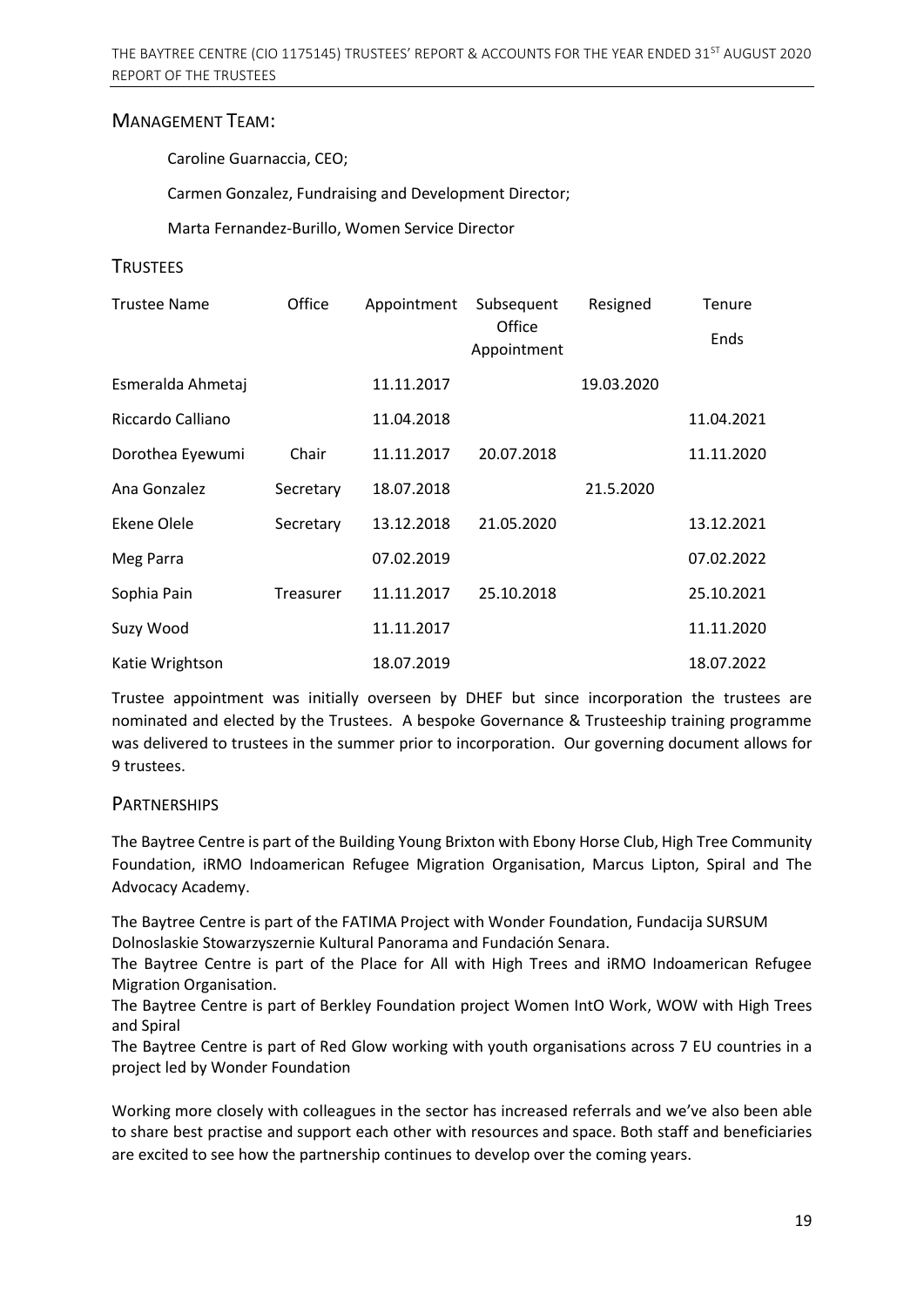#### FUNDERS AND DONORS

The Baytree Centre acknowledges and thanks the generosity of the following through the grants, sponsorship, commissioning and donations received in 2019-2020 which have enabled us to provide the much-needed services and support for women, girls and families in the local community.

Awards for All Battersea Power Station Foundation Berkeley Foundation BBC Children in Need/Wellcome Trust Big Give in partnership with The Childhood Trust City Bridge Trust Drapers EU Migration Fund European Youth Together of Erasmus Plus Fresh Leaf Charitable Foundation Friends of Baytree and the many individuals who generously helped financially & in kind Garfield Weston Greater London Authority – The Mayors Fund Goldsmith Henry Smith John Lewis Foundation Land Aid London Borough of Lambeth – Early Years Leathersellers London Community Fund (BEAT) London Community Fund (iWill) London Youth Marcus Lipton Mercers Company National Lottery – Community Fund Pilgrim Trust Plater Trust Porticus Sir Walter St John Sisters of the Holy Cross Charitable Trust Tampon Tax Fund (DCMS) Terra Firma Walcot Foundation Wates Foundation Young Lambeth Cooperative Young Londoners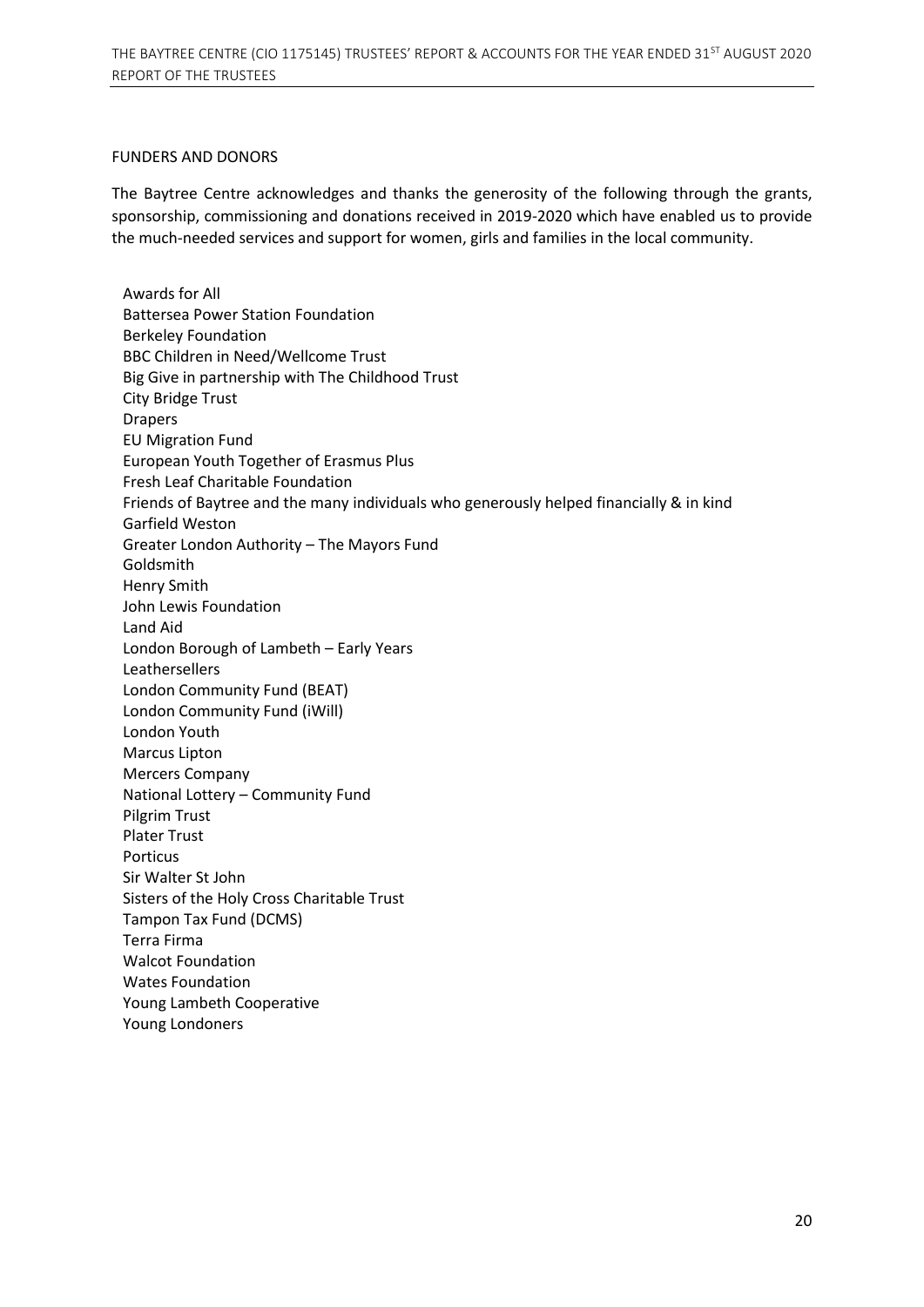#### STATEMENT OF TRUSTEES' RESPONSIBILITIES FOR AN UNINCORPORATED CHARITY/CIO

The trustees are responsible for preparing the Trustees' Report and the financial statements in accordance with applicable law and United Kingdom Accounting Standards including Financial Reporting Standard 102 The Financial Reporting Standard applicable in the UK and Republic of Ireland (United Kingdom Generally Accepted Accounting Practice).

The law applicable to charities in England & Wales requires the trustees to prepare financial statements for each financial year which give a true and fair view of the state of affairs of the charity and of the income and expenditure of the charity for that period. In preparing these financial statements, the trustees are required to:

•select suitable accounting policies and then apply them consistently;

•observe the methods and principles in the Charities SORP;

•make judgments and accounting estimates that are reasonable and prudent;

•state whether applicable accounting standards have been followed, subject to any material departures disclosed and explained in the financial statements, and

•prepare the financial statements on the going concern basis unless it is inappropriate to presume that the charity will continue in business.

The trustees are responsible for maintaining proper accounting records which disclose with reasonable accuracy at any time the financial position of the charity and enable them to ensure that the financial statements comply with the Charities Act 2011, the Charity (Accounts and Reports) Regulations 2008 and the provisions of the trust deed/constitution. They are also responsible for safeguarding the assets of the charity and hence for taking reasonable steps for the prevention and detection of fraud and other irregularities.

The trustees are responsible for the maintenance and integrity of the charity and financial information included on the charity's website. Legislation in the United Kingdom governing the preparation and dissemination of financial statements may differ from legislation in other jurisdictions.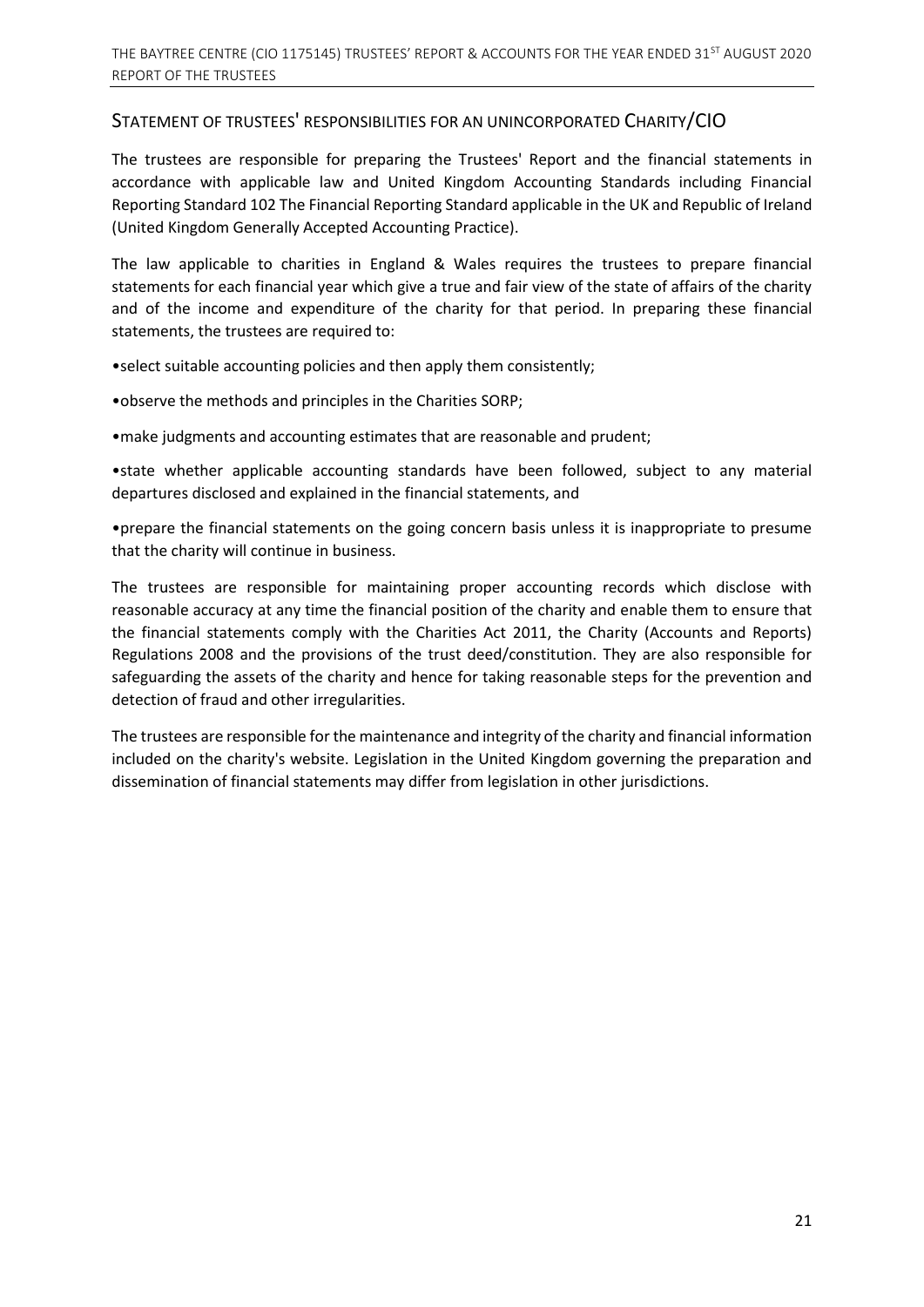I report to the trustees on my examination of the accounts of the Baytree Centre (CIO) for the year ended 31 August 2020.

#### **Responsibilities and basis of report**

As the charity trustees of the Trust you are responsible for the preparation of the accounts in accordance with the requirements of the Charities Act 2011 ('the Act').

I report in respect of my examination of the Trust's accounts carried out under section 145 of the 2011 Act and in carrying out my examination I have followed all the applicable Directions given by the Charity Commission under section 145(5)(b) of the Act.

#### **Independent examiner's statement**

Since the Trust's gross income exceeded £250,000 I confirm that I am qualified to undertake the examination because I am a member of the ICAEW, which is one of the listed bodies.

I have completed my examination. I confirm that no material matters have come to my attention in connection with the examination giving me cause to believe that in any material respect:

- 1. accounting records were not kept in respect of the Trust as required by section 130 of the Act; or
- 2. the accounts do not accord with those records; or
- 3. the accounts do not comply with the applicable requirements concerning the form and content of accounts set out in the Charities (Accounts and Reports) Regulations 2008 other than any requirement that the accounts give a 'true and fair view which is not a matter considered as part of an independent examination.

I have no concerns and have come across no other matters in connection with the examination to which attention should be drawn in this report in order to enable a proper understanding of the accounts to be reached.

Anthony Epton

15 December 2020

Anthony Epton BA FCA CTA FCIE Goldwins Chartered accountants 75 Maygrove Road West Hampstead London NW6 2EG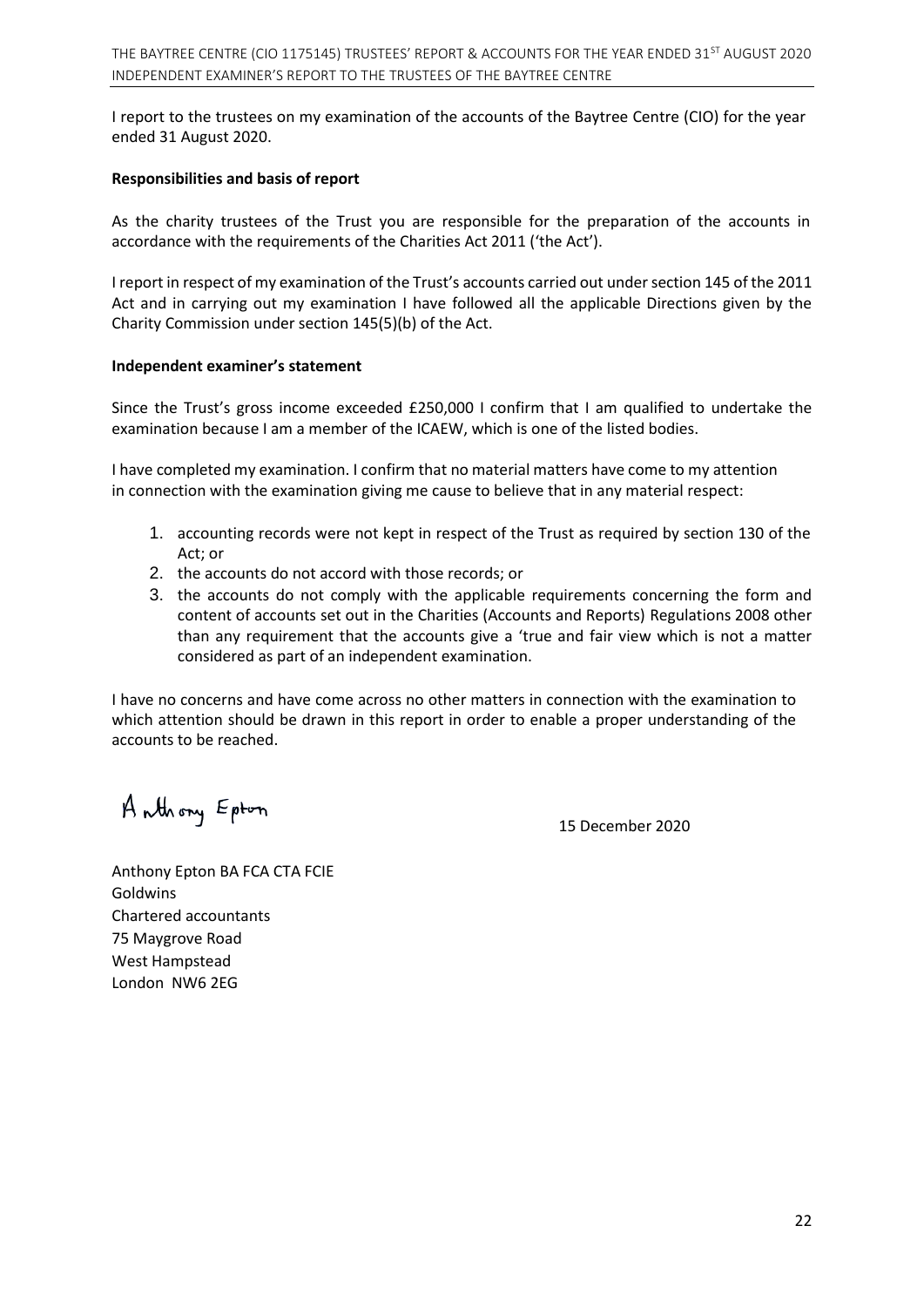|                                       |             | <b>Unrestricted</b> | <b>Restricted</b> | Total   | <b>Unrestricted</b> | <b>Restricted</b> | <b>Total</b> |
|---------------------------------------|-------------|---------------------|-------------------|---------|---------------------|-------------------|--------------|
|                                       |             | <b>Funds</b>        | <b>Funds</b>      | 2020    | 2019                | 2019              | 2019         |
|                                       | <b>Note</b> | £                   | £                 | £       | £                   | £                 | £            |
| <b>Income</b>                         |             |                     |                   |         |                     |                   |              |
| Donations and<br>Legacies             | 3           | 45,930              |                   | 45,930  | 23,821              | 15,000            | 38,821       |
| Charitable activities                 | 3           | 188,662             | 693,699           | 882,362 | 132,389             | 601,698           | 734,087      |
| Investment Income                     | 4           | 1,490               |                   | 1,490   | 1,061               |                   | 1,061        |
| <b>Total income</b>                   |             | 236,082             | 693,699           | 929,783 | 157,271             | 616,698           | 773,969      |
| <b>Expenditure on</b>                 |             |                     |                   |         |                     |                   |              |
| Costs of raising<br>funds             | 5           | 14,043              | 4,195             | 18,238  | 14,560              |                   | 14,560       |
| Charitable activities                 | 6           |                     |                   |         |                     |                   |              |
| <b>Women Service</b>                  |             | 8,848               | 284,447           | 293,295 | 5,692               | 282,122           | 287,814      |
| <b>Volunteer Service</b>              |             | 19,211              | 58,084            | 77,295  | 31,082              | 49,667            | 80,749       |
| Youth Service                         |             | 10,646              | 291,962           | 302,608 | 8,752               | 236,617           | 245,369      |
| <b>Total</b>                          |             | 52,748              | 638,688           | 691,436 | 60,086              | 568,406           | 628,492      |
| Net income before<br>transfers        |             | 183,334             | 55,011            | 238,345 | 97,185              | 48,292            | 145,477      |
| Transfer between<br>funds             |             |                     |                   |         |                     |                   |              |
| Net movement in<br>funds              | 7           | 183,334             | 55,011            | 238,345 | 97,185              | 48,292            | 145,477      |
| Total funds brough<br>forward         |             | 184,946             | 119,575           | 304,521 | 87,761              | 71,283            | 159,044      |
| <b>Total Funds</b><br>carried forward |             | 368,280             | 174,586           | 542,866 | 184,946             | 119,575           | 304,521      |

All income and expenditure derive from continuing activities.

The statement of financial activities includes all gains and losses recognised in the year.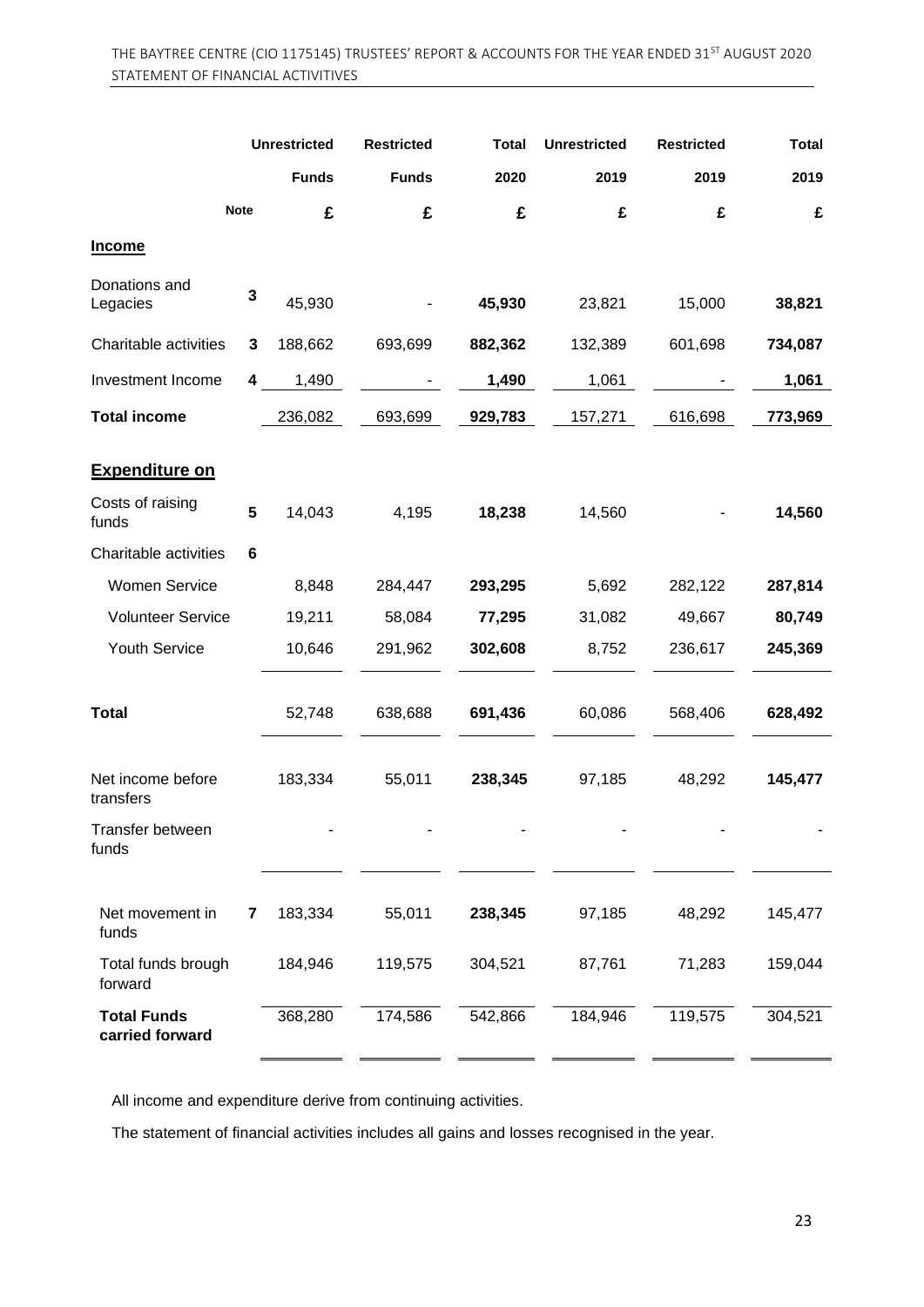THE BAYTREE CENTRE (CIO 1175145) TRUSTEES' REPORT & ACCOUNTS FOR THE YEAR ENDED 31<sup>ST</sup> AUGUST 2020

#### BALANCE SHEET

|                                                                                       |              |                  | 2020                |                  | 2019    |
|---------------------------------------------------------------------------------------|--------------|------------------|---------------------|------------------|---------|
|                                                                                       | <b>Notes</b> | £                | £                   | £                | £       |
| <b>Fixed assets</b>                                                                   |              |                  |                     |                  |         |
| Tangible assets                                                                       | 9            |                  | 5,182               |                  | 8,167   |
| <b>Current assets</b>                                                                 |              |                  |                     |                  |         |
| <b>Debtors</b><br>Cash at bank and in hand                                            | 10<br>11     | 7,801<br>657,030 |                     | 6,247<br>427,759 |         |
| <b>Total Current Assets</b>                                                           |              | 664,831          |                     | 434,006          |         |
| <b>Creditors: amounts falling</b><br>due                                              |              |                  |                     |                  |         |
| within one year                                                                       | 12,13        | (127, 147)       |                     | (137, 652)       |         |
| <b>Net current assets</b>                                                             |              |                  | 537,684             |                  | 296,354 |
| <b>Total assets less current liabilities</b><br><b>Creditors: amounts falling due</b> |              |                  | 542,866             |                  | 304,521 |
| after more than one year                                                              |              |                  |                     |                  |         |
|                                                                                       |              |                  | 542,866             |                  | 304,521 |
| <b>Funds</b>                                                                          |              |                  |                     |                  |         |
| Unrestricted                                                                          |              |                  | 168,280             |                  | 184,946 |
| <b>Designated Fund</b><br>Restricted                                                  | 16           |                  | 200,000<br>174,586, |                  | 119,575 |
|                                                                                       |              |                  | 542,866             |                  | 304,521 |
|                                                                                       |              |                  |                     |                  |         |

The financial statements were approved by the Board on 9<sup>th</sup> December 2020 and signed on their behalf by

munt

Dorothea Eyewumi **Sophia Pain** Sophia Pain Chair **Treasurer** Chair **Treasurer** 

 $\frac{2}{\sqrt{2}}$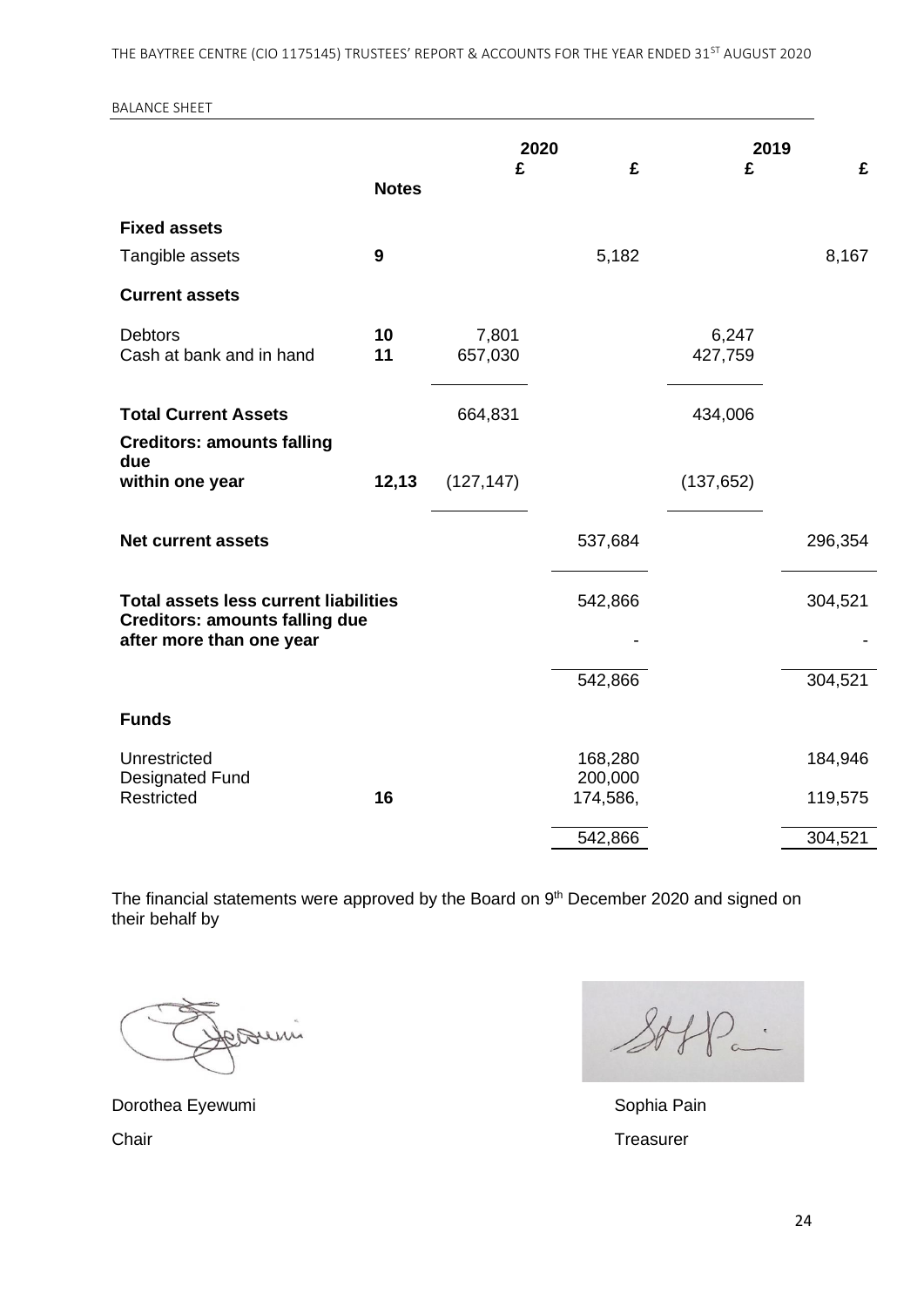|                                                                                                                                                                                                                               |              | 2020  | 2020    | 2019  | 2019    |
|-------------------------------------------------------------------------------------------------------------------------------------------------------------------------------------------------------------------------------|--------------|-------|---------|-------|---------|
|                                                                                                                                                                                                                               | <b>Notes</b> | £     | £       | £     | £       |
| Cash flows from operating activities:                                                                                                                                                                                         |              |       |         |       |         |
| Net cash provided by/(used in) operating<br>activities                                                                                                                                                                        | 18           |       | 227,781 |       | 217,010 |
| Cash flows from investing activities:<br>Dividends, interest and rents from<br>investments<br>Proceeds from sale of fixed assets<br>Purchase of fixed assets<br>Proceeds from sale of investments<br>Purchase of fixed assets |              | 1,490 |         | 1,061 |         |
| Net Cash provided by/(used in) investing<br>activities                                                                                                                                                                        |              |       | 1,490   |       | 1,061   |
| <b>Cash flows from financing activities</b><br>Repayment of borrowing<br>Cash inflows from new borrowing<br>Receipt of endowment                                                                                              |              |       |         |       |         |
| Net Cash provided by/(used in) financing<br>activities                                                                                                                                                                        |              |       |         |       |         |
| Changes in cash and cash equivalents in<br>the year                                                                                                                                                                           |              |       | 229,271 |       | 218,071 |
| Cash and cash equivalents at the beginning<br>of the year                                                                                                                                                                     |              |       | 427,759 |       | 209,688 |
| Cash and cash equivalents at the end of<br>the year                                                                                                                                                                           | 18           |       | 657,030 |       | 427,759 |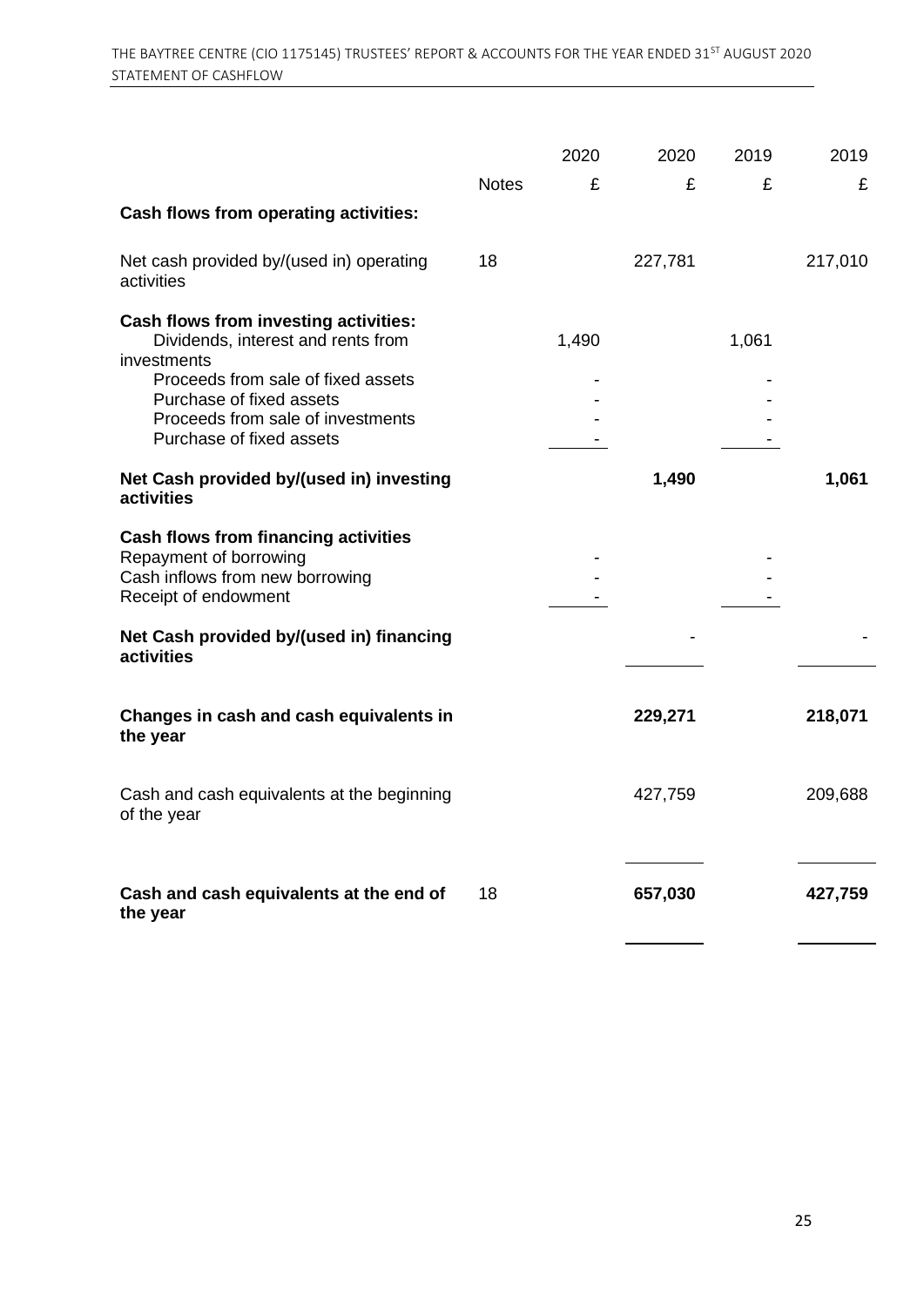#### **1. Basis of Preparation**

#### **1.1 Basis of accounting**

These accounts have been prepared under the historical cost convention with items recognised at cost or transaction value unless otherwise stated in the relevant note(s) to these accounts.

The accounts have been prepared in accordance with the Statement of Recommended Practice: Accounting and Reporting by Charities preparing their accounts in accordance with the Financial Reporting Standard applicable in the UK and Republic of Ireland (FRS 102 – effective 1 January 2015) (Charities SORP FRS102)

The Baytree Centre constitutes a public benefit entity as defined by FRS 102.

#### **1.2 Going Concern**

The Trustees consider that there are no material uncertainties about the charity's ability to continue as a going concern. The trustees do not consider that there are any sources of estimation uncertainty at the reporting date that have a significant risk of causing a material adjustment to the carrying amounts of assets and liabilities within the next accounting period.

#### **2. Accounting Policy**

#### **2.1 Income**

#### **Recognition of income**

These are included in the Statement of Financial Activities (SoFA) when

- the charity becomes entitled to the resources; it is more likely than not that the trustees will receive the resources; and
- the monetary value can be measured with sufficient reliability.

# **Offsetting**

There has been no offsetting of assets and liabilities, or income and expenses, unless required or permitted by the FRS 102 SORP or FRS 102.

#### **Grants and donations**

Grants and donations are only included in the SoFA when the general income recognition criteria are met (5.10 to 5.12 FRS102 SORP).

In the case of performance related grants, income must only be recognised to the extent that the charity has provided the specified goods or services as entitlement to the grant only occurs when the performance related conditions are met (5.16 FRS 102 SORP).

#### **Legacies**

Legacies are included in the SOFA when receipt is probable, that is, when there has been grant of probate, the executors have established that there are sufficient assets in the estate and any conditions attached to the legacy are either within the control of the charity or have been met.

Income from legacies and donations is accounted for on a received basis and grossed up for any tax recoverable.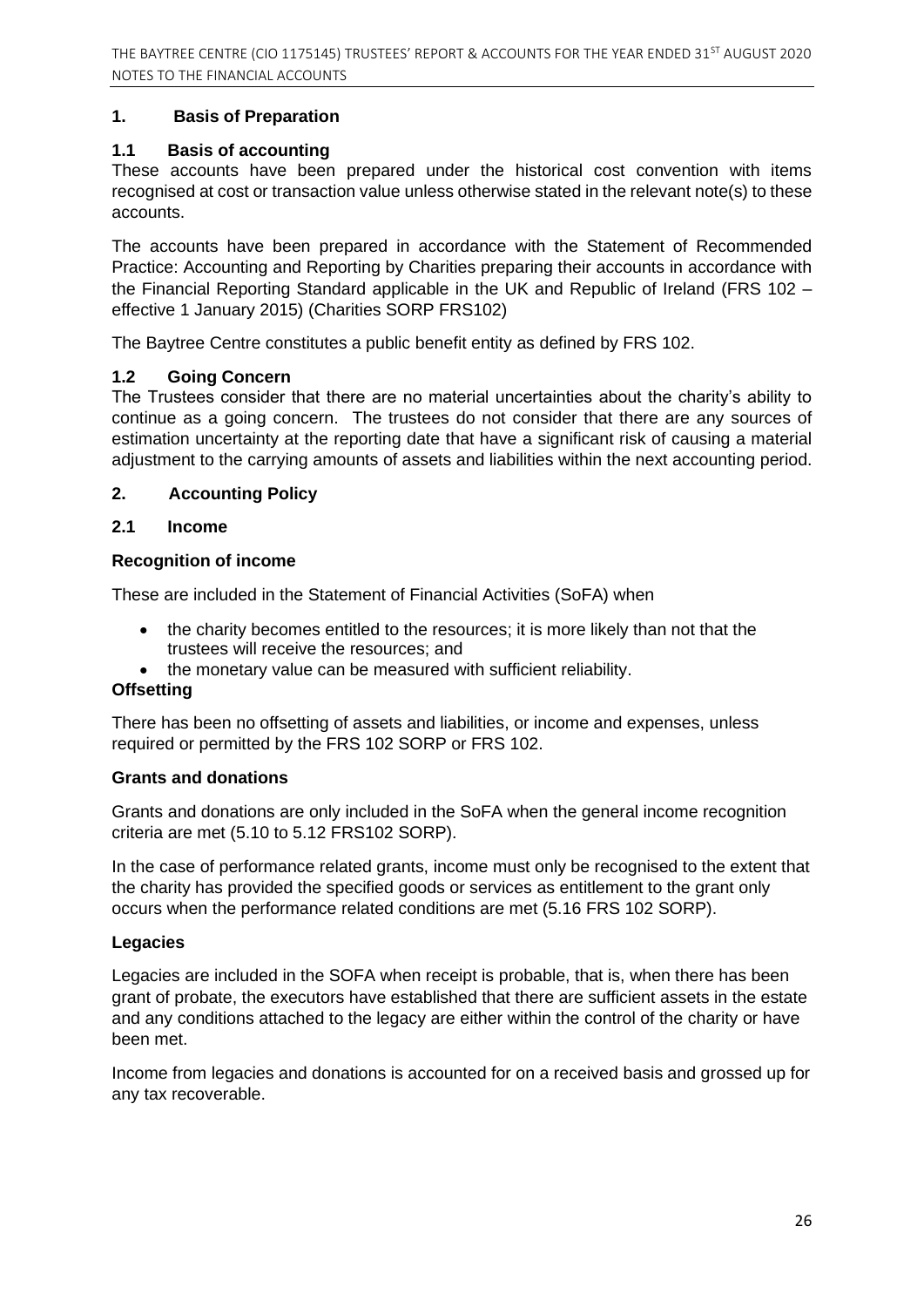#### **Government grants**

The charity has received government grants in the reporting period

#### **Contractual income and performance related grants**

This is only included in the SoFA once the charity has provided the related goods or services or met the performance related conditions.

#### **Donated goods**

In accordance with the Charities SORP (FRS 102), the general volunteer time is not recognised, we are very aware of the great benefit the charity receives from all its volunteers, please refer to the trustee's annual report for more information about their contribution.

#### **Support Costs**

The charity has incurred expenditure on support costs.

#### **Income from interest, royalties and dividends**

Interest on funds on deposit is included when receivable and the amount can be measured reliably by the charity; this is normally upon notification of the interest paid or payable by the Bank.

#### **2.2 Expenditure and Liabilities**

**Liability recognition** Liabilities are recognised where it is more likely than not that there is a legal or constructive obligation committing the charity to pay out resources and the amount of the obligation can be measured with reasonable certainty. Irrecoverable VAT is charged as a cost against the activity for which the expenditure was incurred.

#### **Governance and support costs**

Support costs have been allocated between governance costs and other support. Governance costs comprise all costs involving public accountability of the charity and its compliance with regulation and good practice.

Support costs include central functions and have been allocated to activity cost categories on a basis consistent with the use of resources, e.g. allocating property costs by floor areas, or per capita, staff costs by the time spent and other costs by their usage.

#### **Redundancy cost**

The charity did not make anyone redundant during this period.

#### **Deferred income**

No material item of deferred income has been included in the accounts.

#### **Creditors**

The charity has creditors which are measured at settlement amounts less any trade discounts.

#### **Provisions for liabilities**

A liability is measured on recognition at its historical cost and then subsequently measured at the best estimate of the amount required to settle the obligation at the reporting date.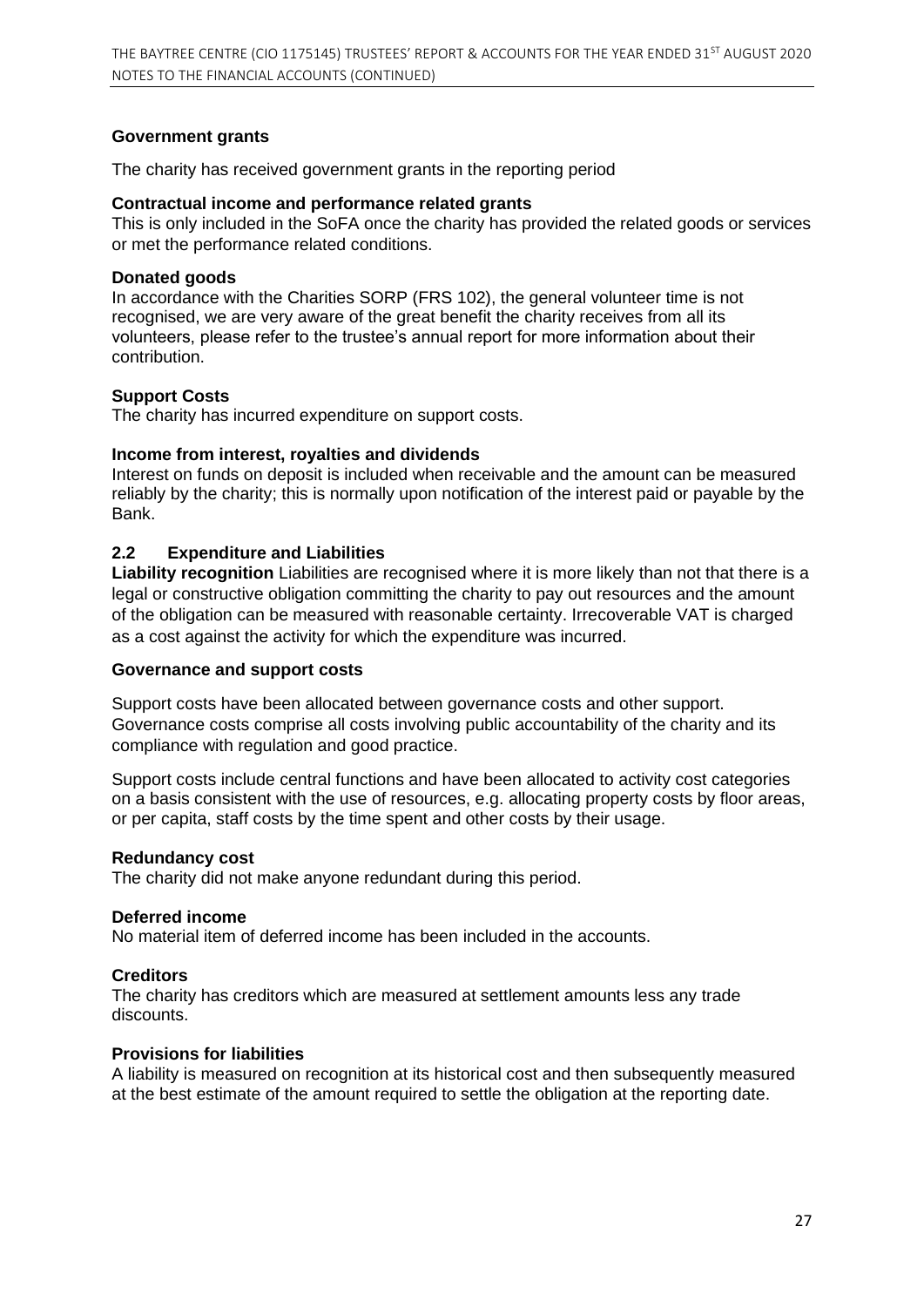#### **2.3 Assets**

#### **Tangible fixed assets for use by charity**

These are capitalised if they can be used for more than one year, and cost at least £5,000. They are valued at cost. Fixtures and fittings are depreciated over 10 years straight line.

#### **Operating Leases**

Rental charges are charged on a straight-line basis over the term of the lease.

#### **Investments**

Investments held for resale or pending their sale and cash and cash equivalents with a maturity date of less than 1 year are treated as current assets.

#### **Debtors**

Debtors (including trade debtors and loans receivable) are measured on initial recognition at settlement amount after any trade discounts or amount advanced by the charity. Subsequently, they are measured at the cash or other consideration expected to be received.

#### **Current asset investments**

The charity has investments which it holds for resale or pending their sale and cash and cash equivalents with a maturity date less than one year. These include cash on deposit and cash equivalents with a maturity date of less than one year held for investment purposes rather than to meet short term cash commitments as they fall due.

They are valued at fair value except where they qualify as basic financial instruments.

#### **Pensions**

The charity operates a stakeholder pension scheme.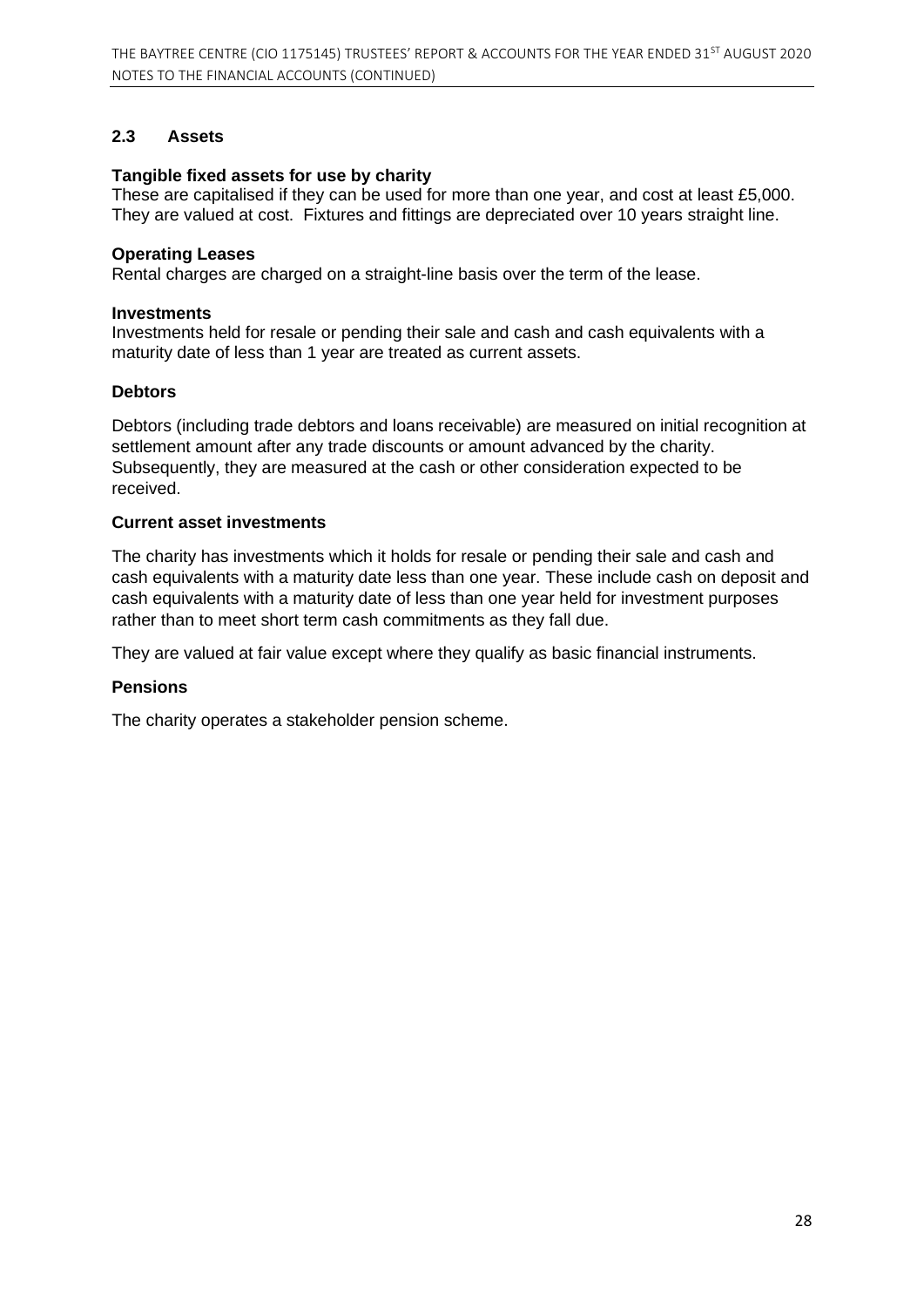# **3. Analysis of income**

| <b>Unrestricted</b> | <b>Restricted</b> | <b>Total</b><br>2020 | <b>Total</b><br>2019 |
|---------------------|-------------------|----------------------|----------------------|
| £                   | £                 | £                    | £                    |
|                     |                   |                      |                      |
| 41,311              |                   |                      | 37,736               |
|                     |                   |                      | 780                  |
|                     |                   |                      | 305                  |
| 45,930              |                   | 45,930               | 38,821               |
|                     |                   |                      |                      |
| 128,839             | 324,080           | 452,919              | 366,182              |
| 33,537              | 297,585           | 331,122              | 284,653              |
| 26,287              | 72,034            | 98,321               | 83,252               |
| 188,662             | 693,699           | 882,362              | 734,087              |
|                     | 4,620             |                      | 41,311<br>4,620      |

The income from charitable income in the prior year was all unrestricted except £616,698 which was restricted.

#### **Source of Charitable income**

|               | <b>Unrestricted</b> | <b>Restricted</b> | <b>Total</b><br>2020 | <b>Total</b><br>2019 |
|---------------|---------------------|-------------------|----------------------|----------------------|
|               | £                   | £                 | £                    | £                    |
| Grants        | 170,000             | 656,433           | 826,433              | 659,773              |
| Contracts     |                     | 37,267            | 37,267               | 47,890               |
| Fees          | 9,652               |                   | 9,652                | 15,213               |
| Rental income | 9,010               |                   | 9,010                | 11,211               |
| Total         | 188,662             | 693,700           | 882,362              | 734,087              |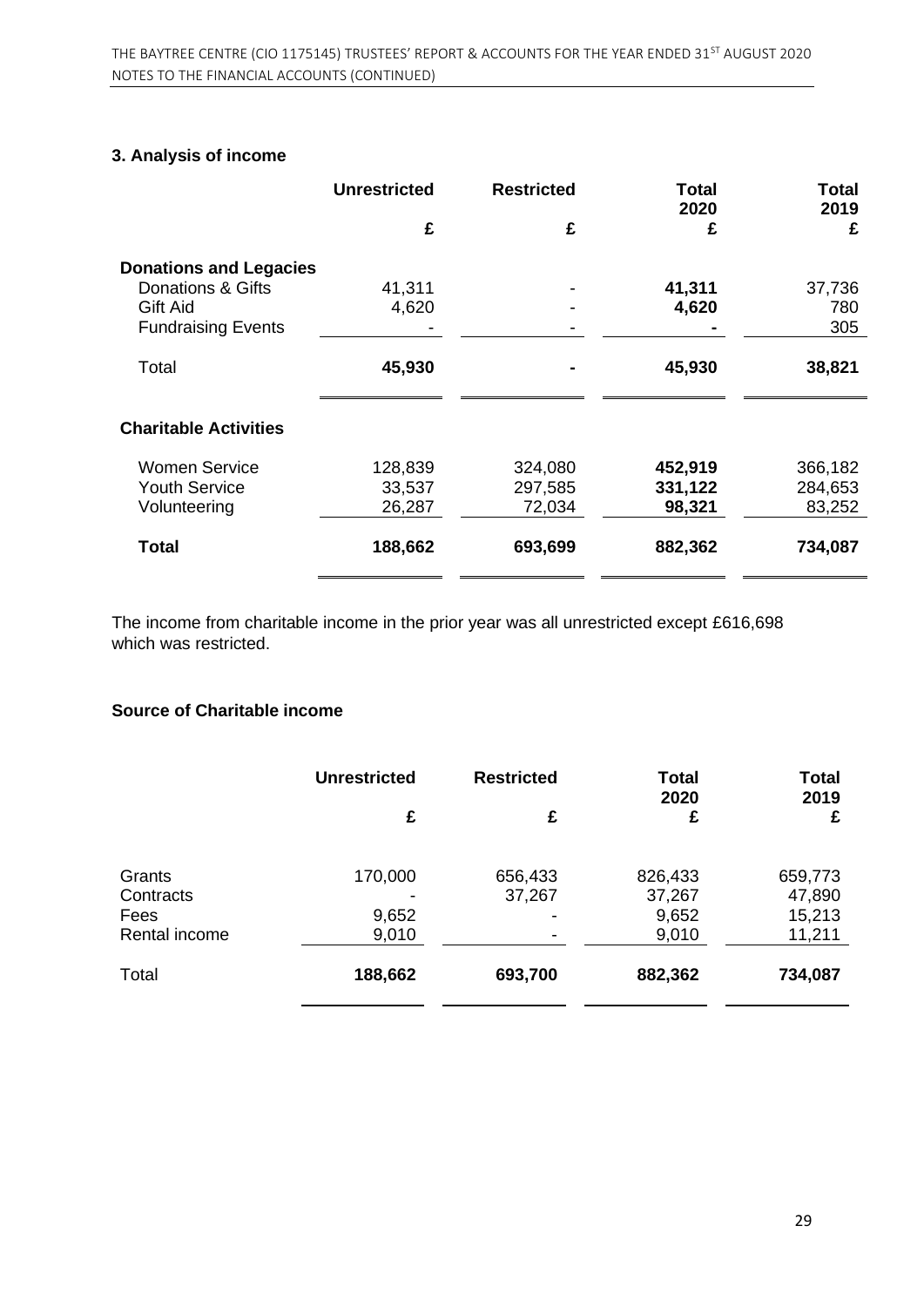#### **Analysis of Government Grants**

|                                                               | Total<br>2020 | Total<br>2019<br>£ |
|---------------------------------------------------------------|---------------|--------------------|
| Tampon Tax – Family support for mums and daughters            | 37,208        | 49,634             |
| YLC Ltd, part of a Consortia bid to support family and youth  | 17.250        | 27,000             |
| Building a Stronger Britain, London Community Fund supporting |               | 19,125             |
| integration                                                   |               |                    |
| Mayor Young Londoners Fund                                    | 28,800        |                    |
| London Community Fund - iWill                                 | 10.000        |                    |
| CYPS Lambeth Council Adult training in Children's Centres     | 37,267        | 47,890             |
| <b>GLA Young Londoners</b>                                    | 47,982        | 18,793             |
| Total                                                         | 178,507       | 162,442            |

#### **4. Income from Investments**

|                                                  | <b>Total</b><br>2020<br>£ | <b>Total</b><br>2019<br>£ |
|--------------------------------------------------|---------------------------|---------------------------|
| <b>Bank interest</b>                             | 1,490                     | 1,061                     |
|                                                  | 1,490                     | 1,061                     |
| 5. Expenditure on raising funds                  | <b>Total</b><br>2020<br>£ | <b>Total</b><br>2019<br>£ |
| <b>Staff Costs</b><br>Staging fundraising events | 18,028<br>210             | 14,255<br>305             |
|                                                  | 18,238                    | 14,560                    |

#### **6. Support Costs**

|                       | Women<br><b>Service</b><br>£ | Youth<br><b>Service</b><br>£ | <b>Volunteer</b><br><b>Service</b><br>£ | Total<br>2020<br>£ | <b>Total</b><br>2019<br>£ |
|-----------------------|------------------------------|------------------------------|-----------------------------------------|--------------------|---------------------------|
| <b>Building Costs</b> | 96,868                       | 48,434                       | 24,217                                  | 169,519            | 156,064                   |
| Governance            | 3,008                        | 1,504                        | 752                                     | 5,264              | 4,846                     |
| <b>Total</b>          | 99,693                       | 49,847                       | 24,923                                  | 174,783            | 160,910                   |

The Baytree Centre management and premise costs are identified as support costs. It then identifies those costs which relate to the governance function. These costs are apportioned to the charitable activities on the basis of direct cost.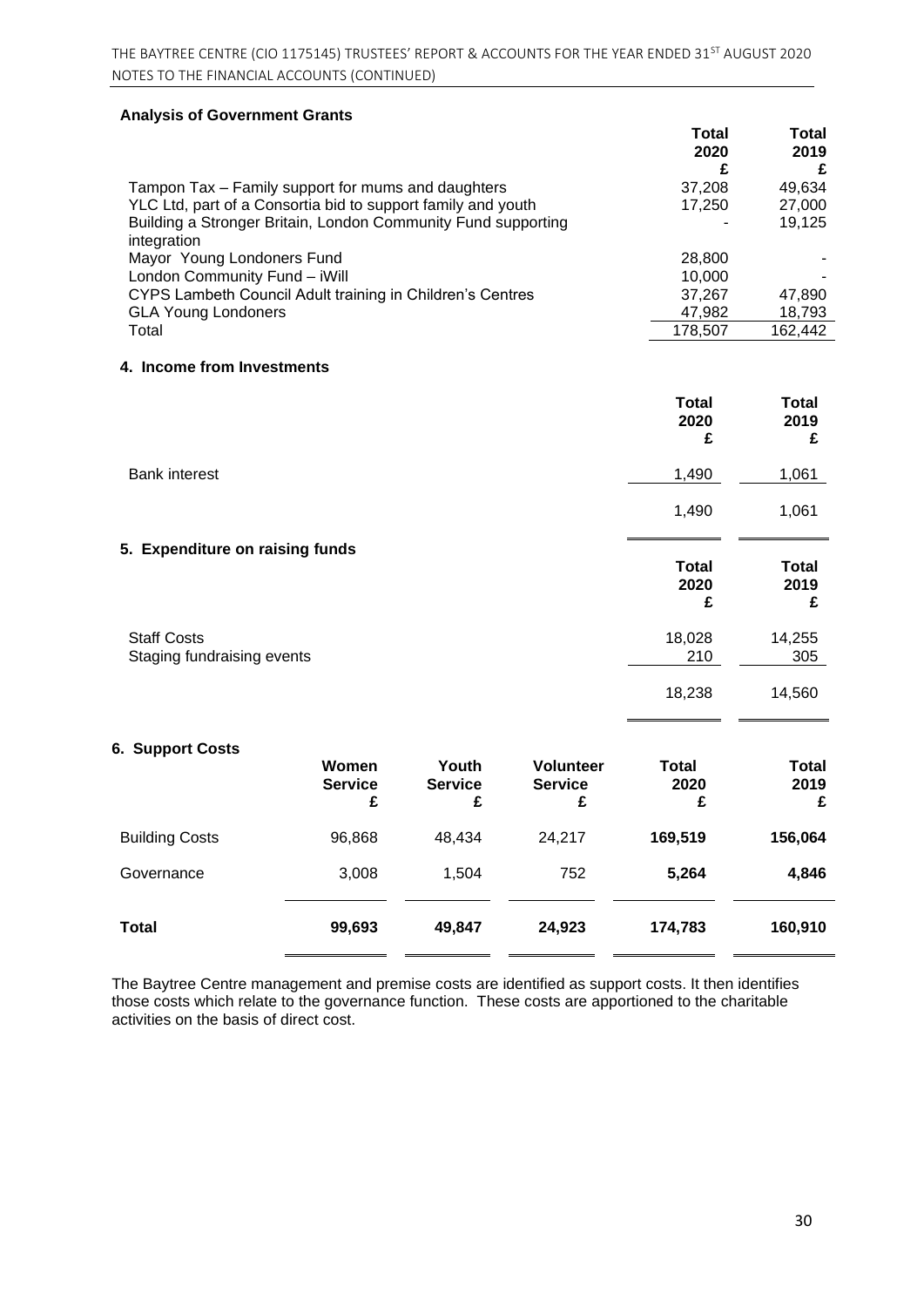# **7. Net movement in funds**

This is stated after charging:

|                                    | 2020  | 2019  |
|------------------------------------|-------|-------|
|                                    | £     |       |
| Depreciation of tangible assets    | 2,984 | 3,939 |
| Operating lease rentals: equipment | ٠     |       |
| Independent examiner's fee         | 2,500 |       |
| Audit fee                          | -     | 3,200 |

#### **8.Staff Costs**

|                                                                   | 2020    | 2019    |
|-------------------------------------------------------------------|---------|---------|
|                                                                   | £       | £       |
| Salaries and wages                                                | 486,227 | 443,539 |
| <b>Social Security Costs</b>                                      | 38,757  | 32,542  |
| Employer's contribution to defined contribution<br>pension scheme | 9,453   | 6,925   |
|                                                                   | 534,438 | 483,006 |

One employee earned £60,000 per annum for part of the year (2019 nil).

The total employee benefits including pension contributions of the key management personnel were £138,911 (2019: £84,421).

The average monthly headcount, analysed by function was as follows:

|                               | 2020          | 2019          |
|-------------------------------|---------------|---------------|
|                               | <b>Number</b> | <b>Number</b> |
| Direct charitable expenditure | 20            | 21            |
| <b>Central Management</b>     | 3             | 2             |
|                               | 23            | 23            |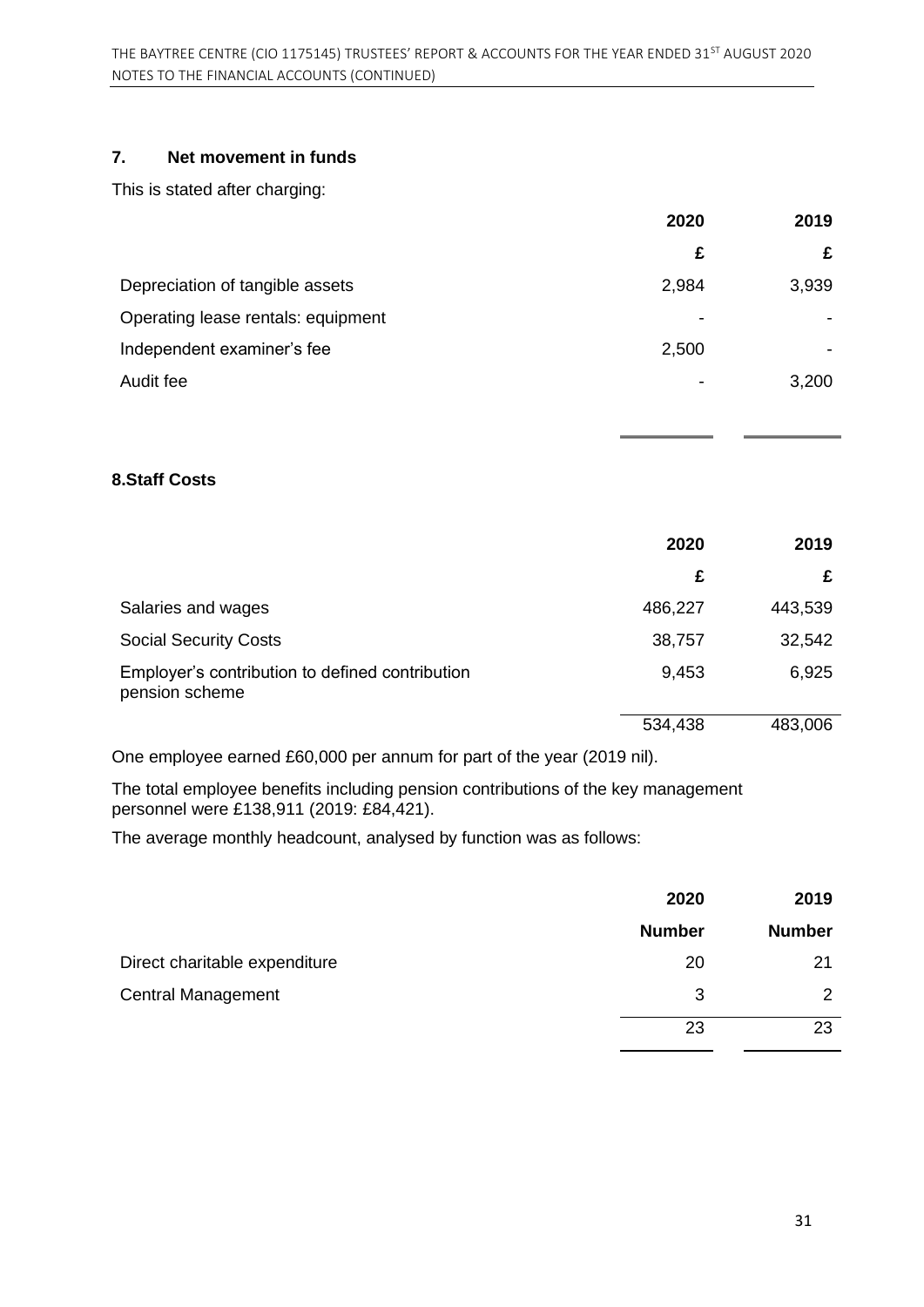# **9. Tangible fixed assets**

|                                                           | Fixtures,<br><b>Fittings &amp;</b><br>equipment | <b>Total</b>   |
|-----------------------------------------------------------|-------------------------------------------------|----------------|
|                                                           | £                                               | £              |
| <b>Cost or valuation</b><br>At 1 September 2019           | 58,939                                          | 58,939         |
| Additions during the year                                 |                                                 |                |
| At 31 August 2020                                         | 58,939                                          | 58,939         |
| <b>Depreciation</b>                                       |                                                 |                |
| At 1 September 2019                                       | 50,772                                          | 50,772         |
| Charge for the year                                       | 2,984                                           | 2,984          |
| At 31 August 2020<br>Net book value                       | 53,757                                          | 53,757         |
| At 31 August 2020                                         | 5,182                                           | 5,182          |
| At 31 August 2019                                         | 8,167                                           | 8,167          |
| All fixed assets are used for direct charitable purposes. |                                                 |                |
| 10. Sundry debtors and prepayments                        |                                                 |                |
|                                                           | 2020<br>£                                       | 2019<br>£      |
|                                                           |                                                 |                |
| Prepayments and accrued income<br>Other debtors           | 7,801                                           | 5,044<br>1,203 |
|                                                           | 7,801                                           | 6,247          |
|                                                           |                                                 |                |
| 11. Cash at bank and in hand                              | 2020                                            | 2019           |
|                                                           | £                                               | £              |
| Short term deposits                                       | 577,608                                         | 195,919        |
| Cash at bank and in hand                                  | 79,422                                          | 231,640        |
|                                                           | 657,030                                         | 427,559        |
|                                                           |                                                 |                |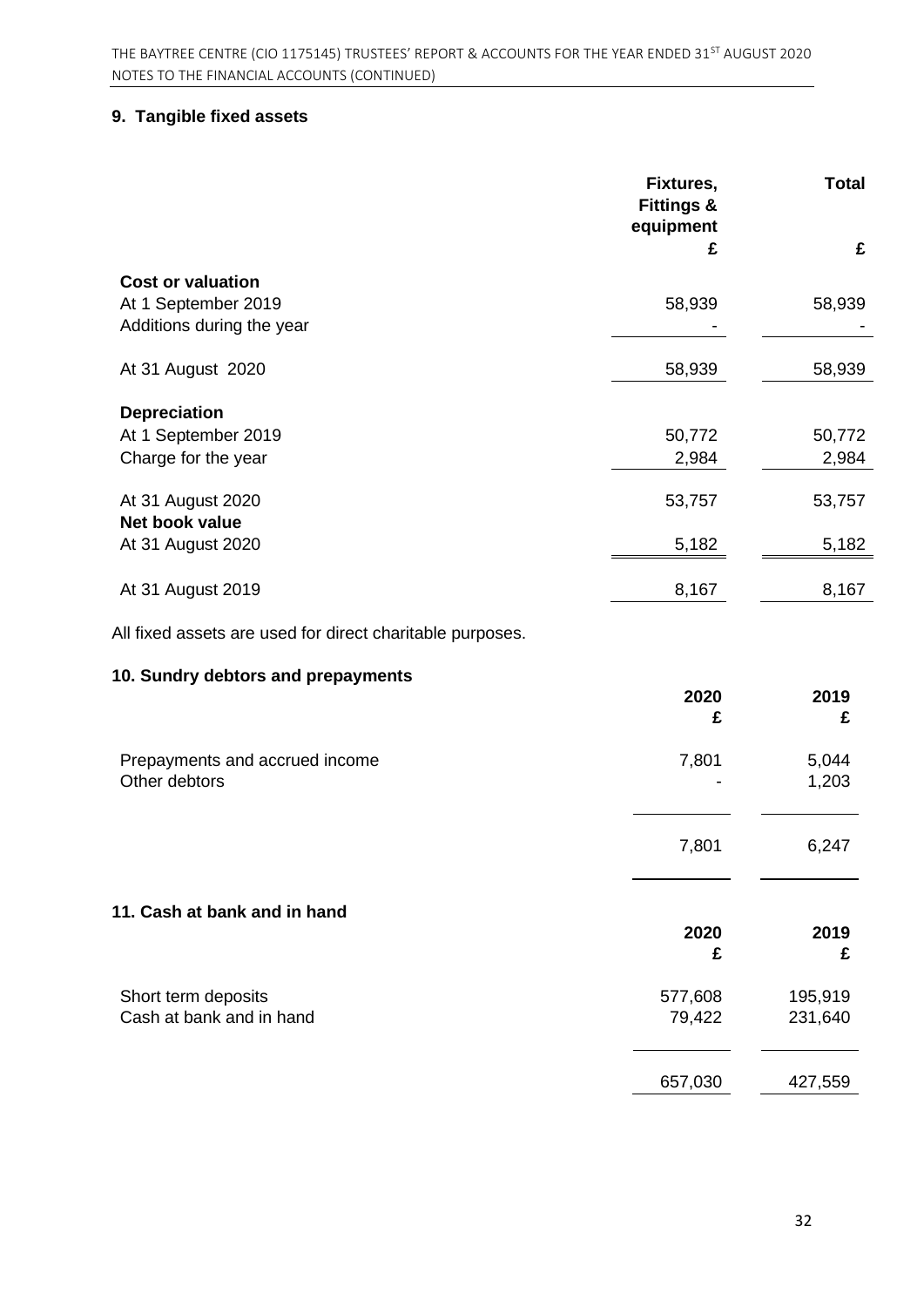#### **12. Creditors and accruals**

|                              | 2020    | 2019    |
|------------------------------|---------|---------|
|                              | £       | £       |
|                              |         |         |
| Other creditors              | 12,109  | 6,519   |
| Accruals and deferred income | 100,220 | 123,848 |
| Taxation and social security | 14,818  | 7,285   |
|                              |         |         |
|                              |         |         |
|                              | 127,147 | 137,652 |
|                              |         |         |

#### **13. Deferred income**

Unrestricted income that relates to delivery of a final report in the future is deferred.

|                                               | 2020      | 2019     |
|-----------------------------------------------|-----------|----------|
|                                               | £         | £        |
| <b>Balance at 1 September</b>                 | 118,333   | 45,833   |
| Amounts added in the current year             | 38,333    | 118,333  |
| Amounts released to income from previous year | (88, 333) | (45,833) |
| <b>Balance at 31<sup>st</sup> August</b>      | 68,333    | 118,333  |

#### **14. Operating lease commitments**

The charity has no future minimum lease payments under non-cancelling operating leases.

#### **15. Legal status of the charity**

The Baytree Centre is a charitable incorporated organisation (CIO) registered with the Charity Commission (registration number 1175145). Its governing document is its constitution and the only voting members are the trustees.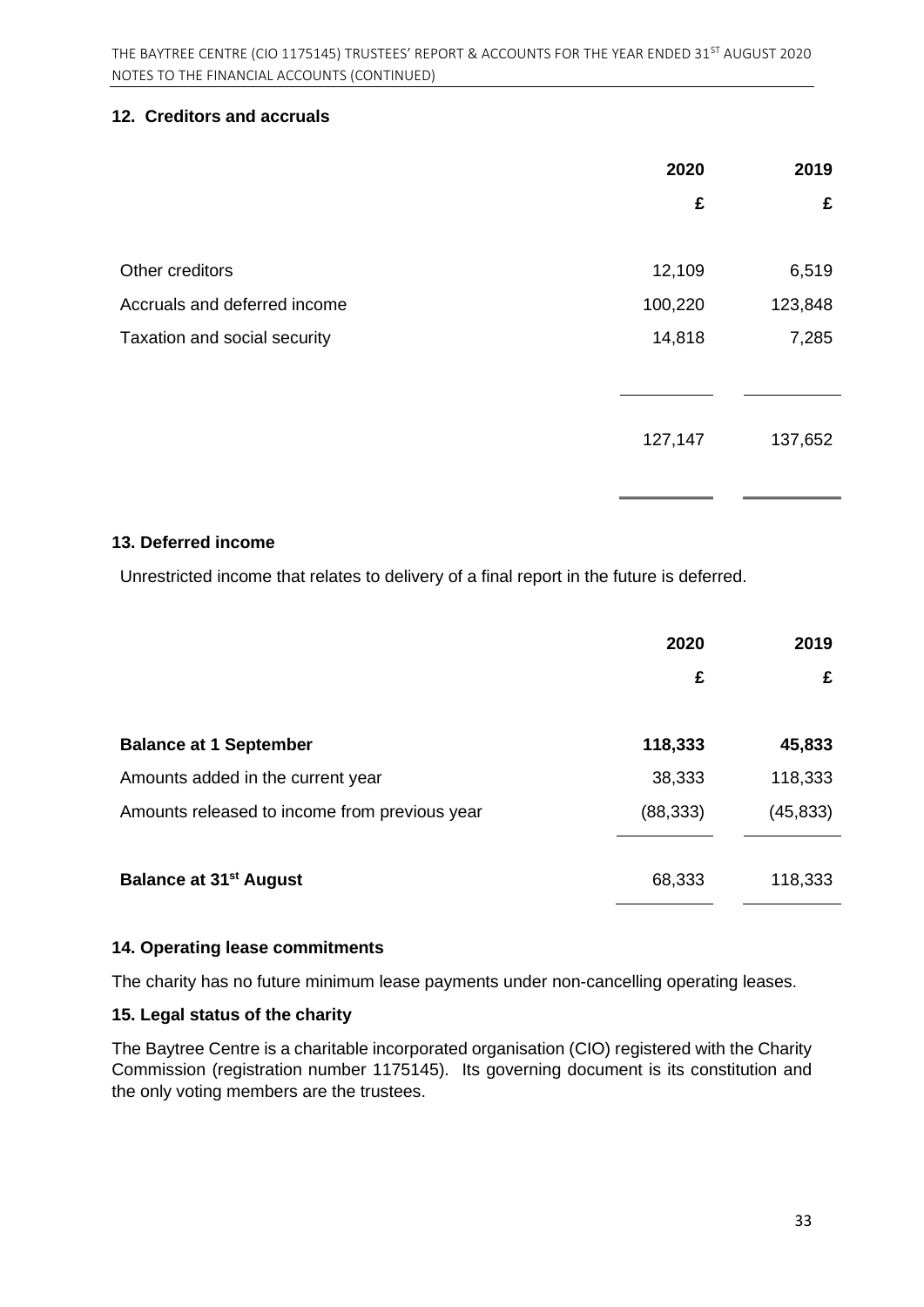#### **16. Restricted funds**

|                               | 1 September<br>2019 | Incoming | <b>Transfer</b> | Outgoing | 31 August<br>2020 |
|-------------------------------|---------------------|----------|-----------------|----------|-------------------|
|                               | £                   | £        | £               | £        | £                 |
| AMIF EU (Fatima)              | (4,089)             | 38,603   |                 | 34,514   |                   |
| Awards for All                | 8,333               |          |                 | 8,333    |                   |
| <b>BBC Children in Need</b>   | 1,207               | 40,871   |                 | 31,248   | 10,830            |
| <b>BBC Children in Need -</b> |                     | 31,907   |                 | 26,666   | 5,241             |
| <b>STEM</b>                   |                     |          |                 |          |                   |
| <b>BBC Children in Need -</b> |                     | 5,000    |                 | 1,667    | 3,333             |
| <b>COVID</b>                  |                     |          |                 |          |                   |
| <b>Berkley Foundation</b>     | 11,250              | 15,000   |                 | 15,000   | 11,250            |
| <b>City Bridge Trust</b>      | 9,075               | 9,075    |                 | 9,075    | 9,075             |
| City Bridge Trust - capital   | 6,000               | 2,000    |                 | 8,000    |                   |
| City Bridge Trust - Covid     |                     | 8,764    |                 | 2,921    | 5,843             |
| <b>CJRS-HMRC</b>              |                     | 35,133   |                 | 35,133   |                   |
| <b>CYPS Lambeth</b>           |                     | 37,267   |                 | 37,267   |                   |
| <b>Drapers</b>                | 13,333              |          |                 | 13,333   |                   |
| <b>ERASMUS EU Red Glow</b>    | 10,328              |          |                 | 10,328   |                   |
| <b>Fresh Leaf Foundation</b>  | 6,548               | 25,000   |                 | 25,000   | 6,548             |
| <b>GLA Young Londoners</b>    |                     | 46,982   |                 | 46,982   |                   |
| John Lewis Foundation         |                     | 30,000   |                 | 15,000   | 15,000            |
| John Lewis Covid Fund         |                     | 25,000   |                 | 10,715   | 14,285            |
| LandAid Covid Fund            |                     | 20,000   |                 | 10,000   | 10,000            |
| <b>London Community Fund</b>  | 837                 | 10,000   |                 | 837      | 10,000            |
| <b>Mercers</b>                | 3,333               | 25,000   |                 | 22,080   | 6,253             |
| <b>National Lottery</b>       |                     |          |                 |          |                   |
| <b>Community Fund A Place</b> | 29,667              | 91,673   |                 | 89,003   | 32,337            |
| for All                       |                     |          |                 |          |                   |
| <b>Pilgrim Trust</b>          | 7,500               |          |                 | 7,500    |                   |
| <b>Plater Trust</b>           | 9,583               |          |                 | 9,583    |                   |
| Sir Walter St John            | 4,166               |          |                 | 4,166    |                   |
| <b>Tampon Tax</b>             |                     | 37,208   |                 | 37,208   |                   |
| <b>Terra Firma Charitable</b> |                     | 30,000   |                 | 10,000   | 20,000            |
| <b>Trust</b>                  |                     |          |                 |          |                   |
| <b>UK Youth</b>               |                     | 11,500   |                 | 11,500   |                   |
| <b>Walcot Foundation</b>      |                     | 25,000   |                 | 18,750   | 6,250             |
| <b>Walcot Covid Fund</b>      |                     | 31,056   |                 | 25,880   | 5,176             |
| <b>Wates Foundation</b>       | 2,504               |          |                 | 2,504    |                   |
| <b>YLC</b>                    |                     | 17,250   |                 | 17,250   |                   |
| $YLF - Thrive$                |                     | 28,800   |                 | 28,800   |                   |
| Other - COVID                 |                     | 9,010    |                 | 8,845    | 165               |
| Other                         |                     | 6,600    |                 | 3,600    | 3,000             |
|                               |                     |          |                 |          |                   |
|                               | 119,575             | 693,699  |                 | 638,688  | 174,586           |
|                               |                     |          |                 |          |                   |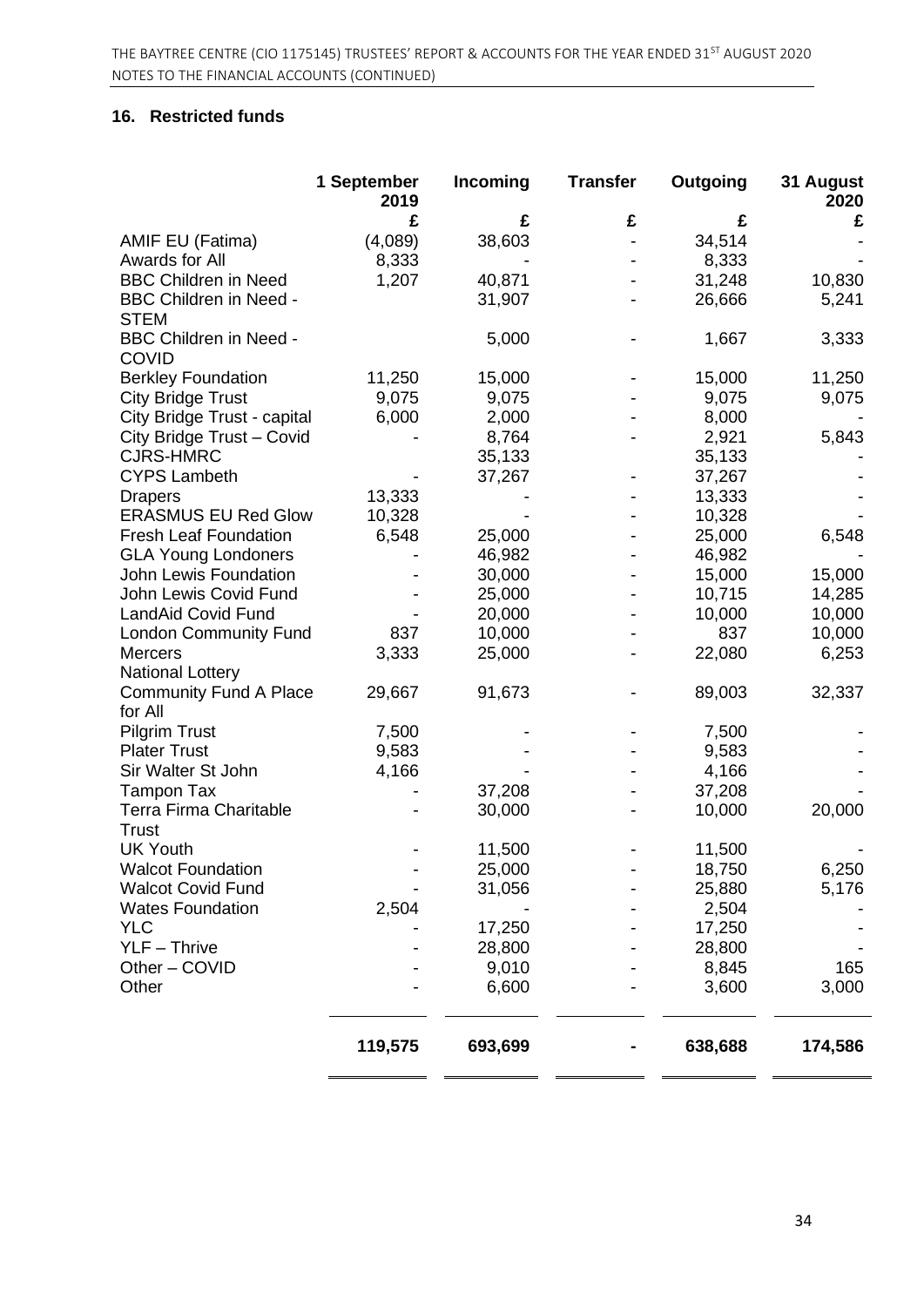|                          | 1 September<br>2019 | <b>Income</b> | <b>Transfer</b> | Outgoing | 31 August<br>2020 |
|--------------------------|---------------------|---------------|-----------------|----------|-------------------|
|                          | £                   | £             | £               | £        | £                 |
| <b>Women Service</b>     | 52,451              | 324,080       |                 | 284,447  | 92,085            |
| <b>Youth Service</b>     | 48,230              | 297,586       |                 | 291,962  | 53,854            |
| <b>Volunteer Service</b> | 18,894              | 67,838        |                 | 58,084   | 28,648            |
| Fundraising              |                     | 4,195         |                 | 4,195    |                   |
|                          |                     |               |                 |          |                   |
|                          | 119,575             | 693,699       | ٠               | 638,688  | 174,586           |
|                          |                     |               |                 |          |                   |

The balances carried forward will be used in the following month, analysed as.

The Women service fund is for the provision of training and intensive educational programmes to women learners. The Youth service is for the provision of educational programmes to young people. The Volunteer Service provides recruitment, training and support for our volunteers.

#### **17. Transactions with trustees and related parties**

#### **Trustee renumeration**

None of the trustees have been paid any renumeration or received any other benefits from an employment in the charity or a related entity.

#### **Trustee Expenses**

No trustee has received travel or accommodation reimbursements

#### **Related party transactions**

There have been no related party transactions during the year.

#### **18. Reconciliation of net income/expenditure to net cash flow from operating activities**

|                                                     | 2020      | 2019    |
|-----------------------------------------------------|-----------|---------|
|                                                     | £         | £       |
| Net income/expenditure for the reporting period     | 238,345   | 145,477 |
| Depreciation of tangible assets                     | 2,984     | 3,939   |
| Interest rent and dividends from investments        | (1, 490)  | (1,061) |
| (Loss)/profit on sale of fixed assets               |           |         |
| (Increase)/decrease in debtors                      | (1, 554)  | (632)   |
| Increase/(decrease) in creditors within one year    | (10, 505) | 69,287  |
| Net cash (outflow)/inflow from operating activities | 227,781   | 217,010 |